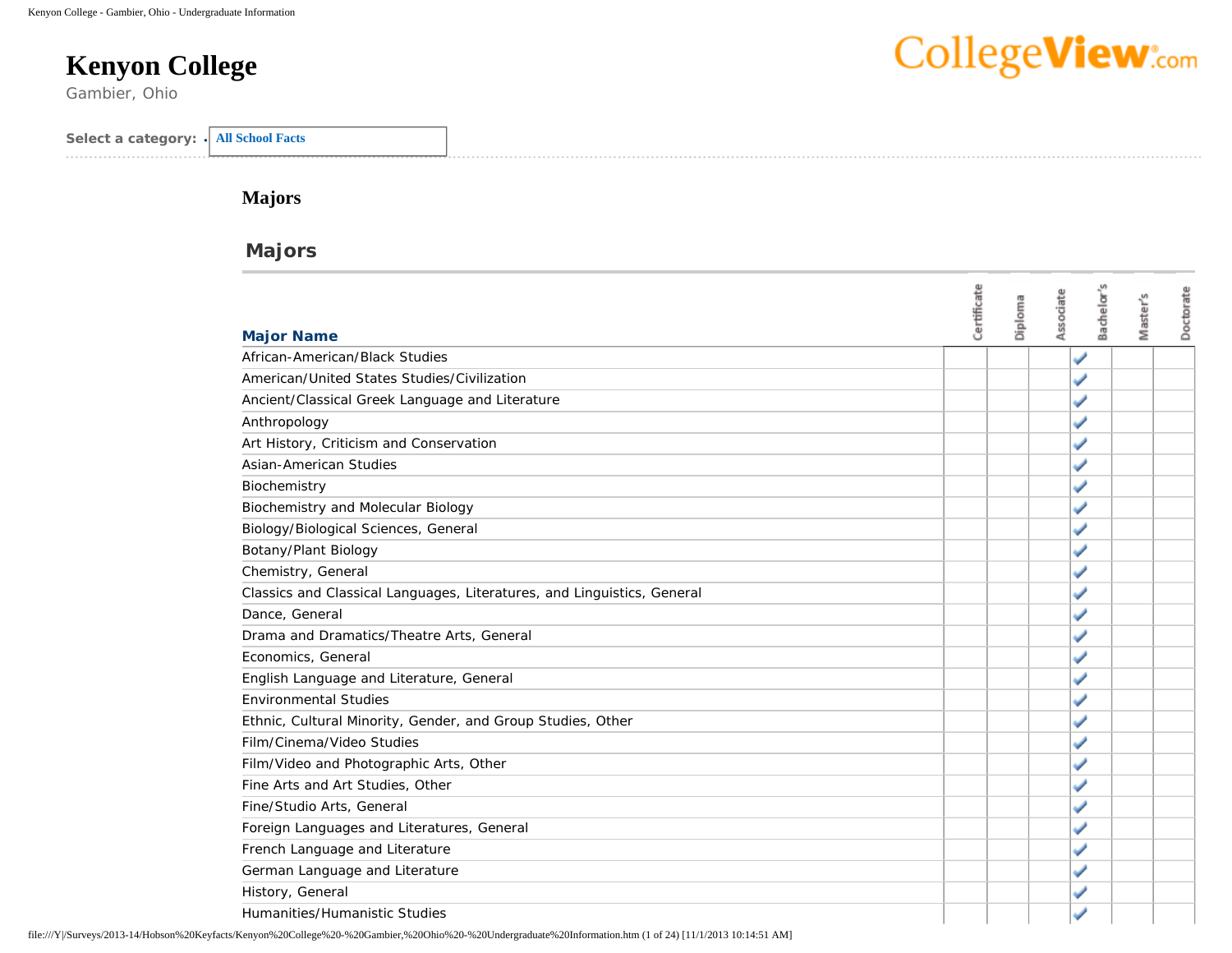## **Most Popular Areas of Study**

- 1. English
- 2. Economics
- 3. Psychology
- 4. Political Science
- 5. History

#### **Study Options**

| <b>Accelerated Programs</b>     | Yes   |
|---------------------------------|-------|
| Weekend College                 | $ -$  |
| Double Major                    | Yes   |
| Independent Study               | Yes   |
| <b>Combined Degree Programs</b> | Yes   |
| Cooperative Education Programs  | $- -$ |
| <b>External Degree Programs</b> | $ -$  |
| Teacher Certification Programs  | $ -$  |
| Honors Program                  | Yes   |
| Domestic Study Away Programs    | Yes   |
| Internships                     | Yes   |
| <b>Continuing Education</b>     | $ -$  |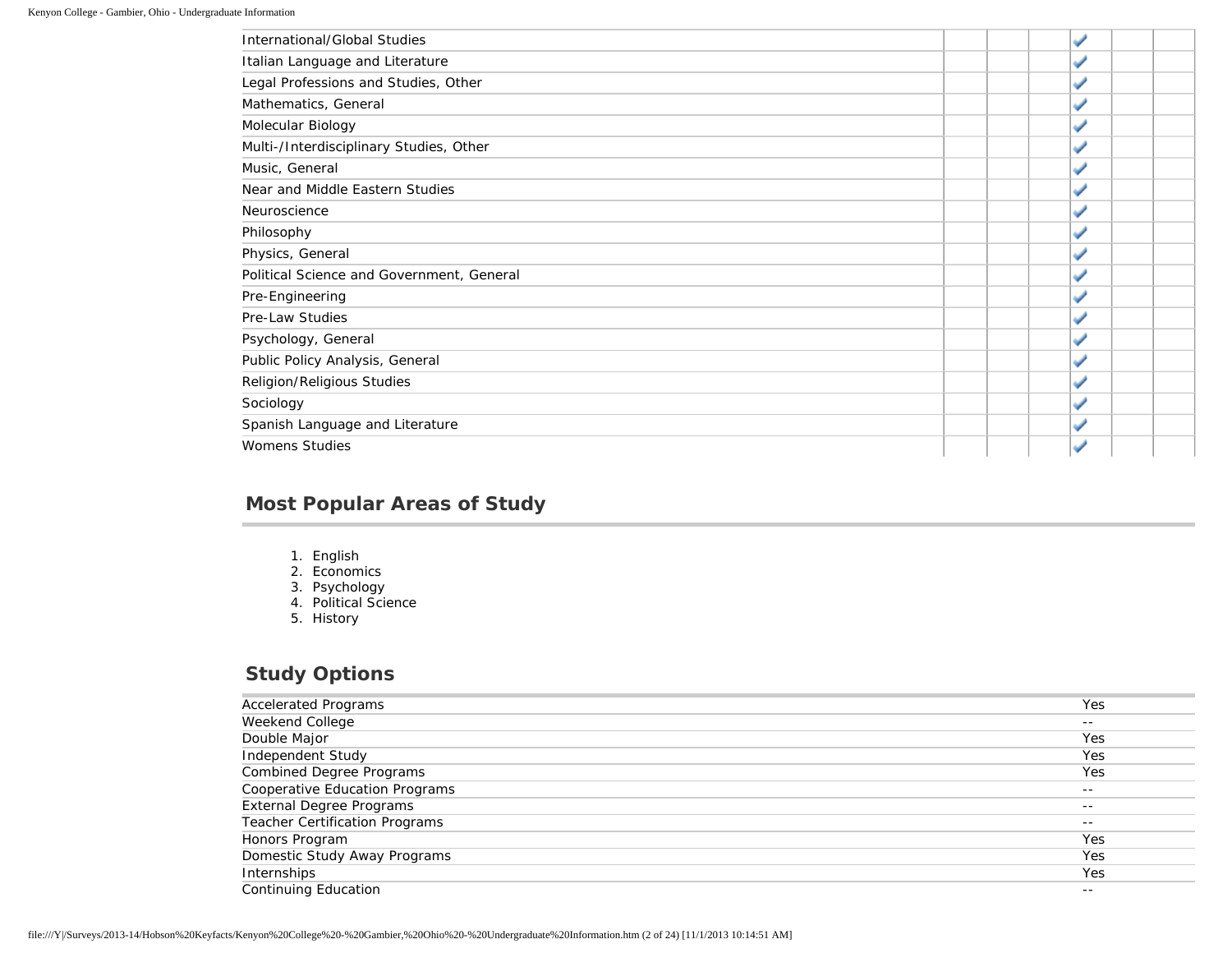#### **Comments**

The areas of study that are check-marked are either majors or concentraions.

#### Name **Name** Jennifer Delahunty Title Dean of Admissions & Financial Aid Job Description **--**Address 106 College-Park St. Ransom Hall Gambier, Ohio 43022 Phone 740-427-5776 Toll-Free 800-848-2468 Fax 740-427-5552 E-mail [admissions@kenyon.edu](mailto:admissions@kenyon.edu) URL <http://www.kenyon.edu/admissions-aid/>

#### **Contact for Admissions**

#### **Admissions**

#### **Admissions Policies**

| <b>Policy</b>              | Undergraduate  | Graduate |
|----------------------------|----------------|----------|
| <b>Admissions Policy</b>   | Competitive    | $- -$    |
| <b>Notification Policy</b> | By Date        | $- -$    |
| <b>Registration Policy</b> | By Appointment | $- -$    |
| Early Decision             | Yes            | n/a      |
| Wait List Used             | Yes            | n/a      |
| Wait List Places Offered   | 931            |          |
| Wait List Places Accepted  | 328            |          |
| Wait List Places Enrolled  | 15             |          |

#### **High School Prerequisites**

| <b>Course Name</b>    | <b>Years Required</b> | <b>Years Recommended</b> |  |
|-----------------------|-----------------------|--------------------------|--|
| Electives             |                       |                          |  |
| English               |                       |                          |  |
| Fine Arts             | $- -$                 |                          |  |
| Foreign Language      |                       |                          |  |
| History               | $ -$                  | $- -$                    |  |
| Math                  |                       |                          |  |
| Math Lab              | $ -$                  | $- -$                    |  |
| Science               |                       |                          |  |
| Science Lab           |                       |                          |  |
| <b>Social Studies</b> |                       |                          |  |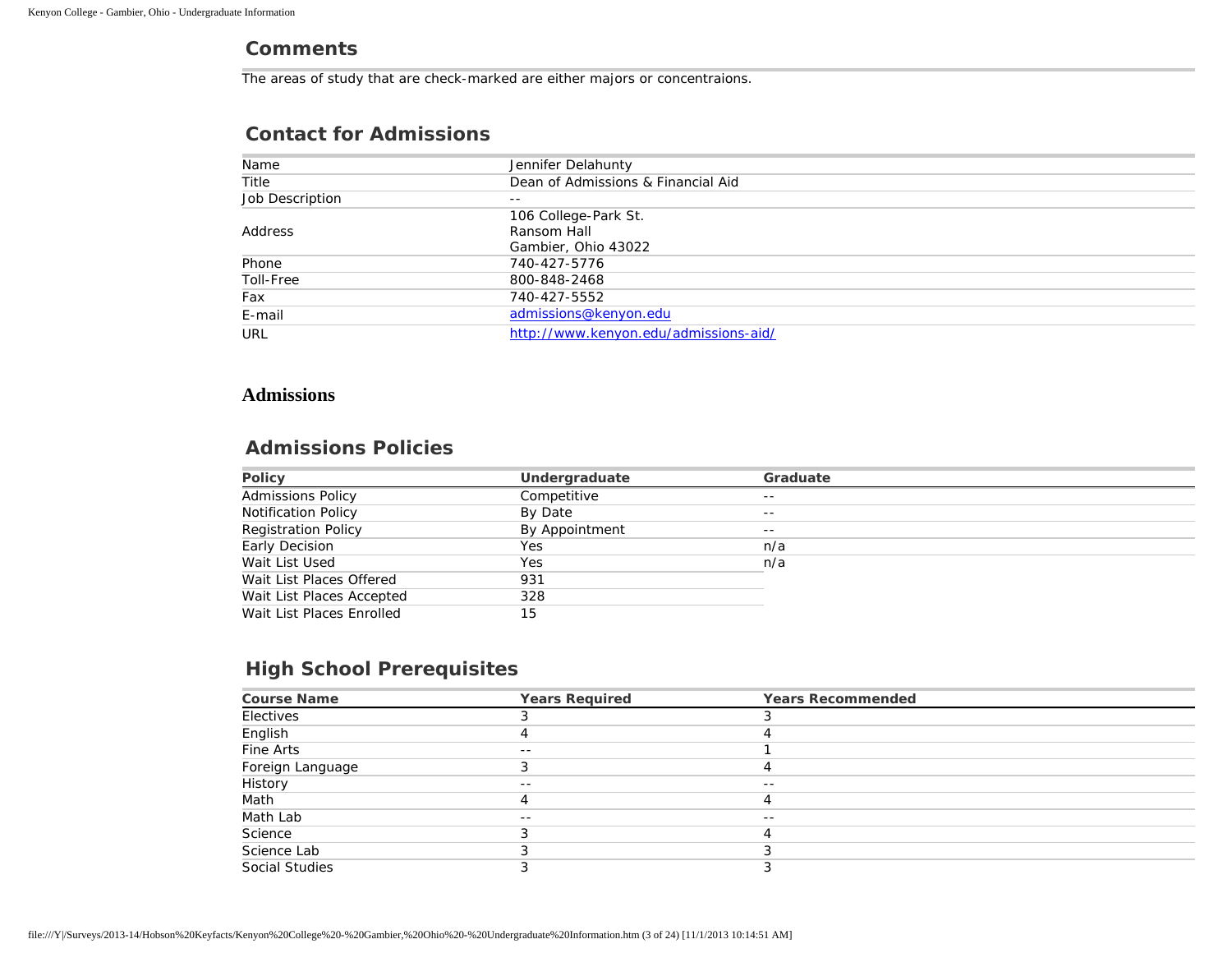#### **Application Qualifications**

|                    | First-Year  | Transfer    | Graduate | <b>International</b> |
|--------------------|-------------|-------------|----------|----------------------|
| Campus Visit       | Recommended | Recommended | $- -$    | Optional             |
| Interview          | Recommended | Recommended | $- -$    | Optional             |
| Essay              | Reguired    | Reguired    | $- -$    | Required             |
| Recommendations    | Reguired    | Reguired    | $- -$    | Required             |
| Ability to Finance | n/a         | n/a         | n/a      | Recommended          |

#### **Fees**

|                        | First-Year | <sup>-</sup> ransfer | Graduate | <b>International</b> |
|------------------------|------------|----------------------|----------|----------------------|
| <b>Application Fee</b> | \$50       | \$50                 | $- -$    | \$50                 |
| Deposit                | \$350      | \$350                | $- -$    | \$550                |
| Deadline               | 01/15/2014 | 11/15/2013           | $- -$    | 01/15/2013           |

## **Admissions Factors**

| Curriculum Rigor                    | $- -$          |
|-------------------------------------|----------------|
| Class Rank                          | Important      |
| Recommendations                     | Very Important |
| <b>Test Scores</b>                  | Important      |
| <b>Extracurricular Activities</b>   | Important      |
| Talent/Ability                      | $- -$          |
| <b>Character/Personal Qualities</b> | Very Important |
| Alumni/AE Relation                  | Considered     |
| Geographical Residence              | Considered     |
| State Residency                     | Considered     |
| Religious Affiliation/Commitment    | Not Considered |
| Volunteer Work                      | Considered     |
| Work Experience                     | Considered     |
|                                     |                |

#### **Applications**

|          | Underaraduate | Graduate | าternational |
|----------|---------------|----------|--------------|
| Received | 3,947         | $- -$    | 1 ລລ<br>422  |
| Accepted | ,421          | $- -$    | 55           |
| Enrolled | 448           | $- -$    | <u>_</u>     |

## **Placement Options**

| CEEB Advanced Placement Options               | Credit and/or Placement |
|-----------------------------------------------|-------------------------|
| CLEP Subject Placement Options                | Not Considered          |
| International Baccalaureate Placement Options | Credit and/or Placement |

# **Transfer Student Info**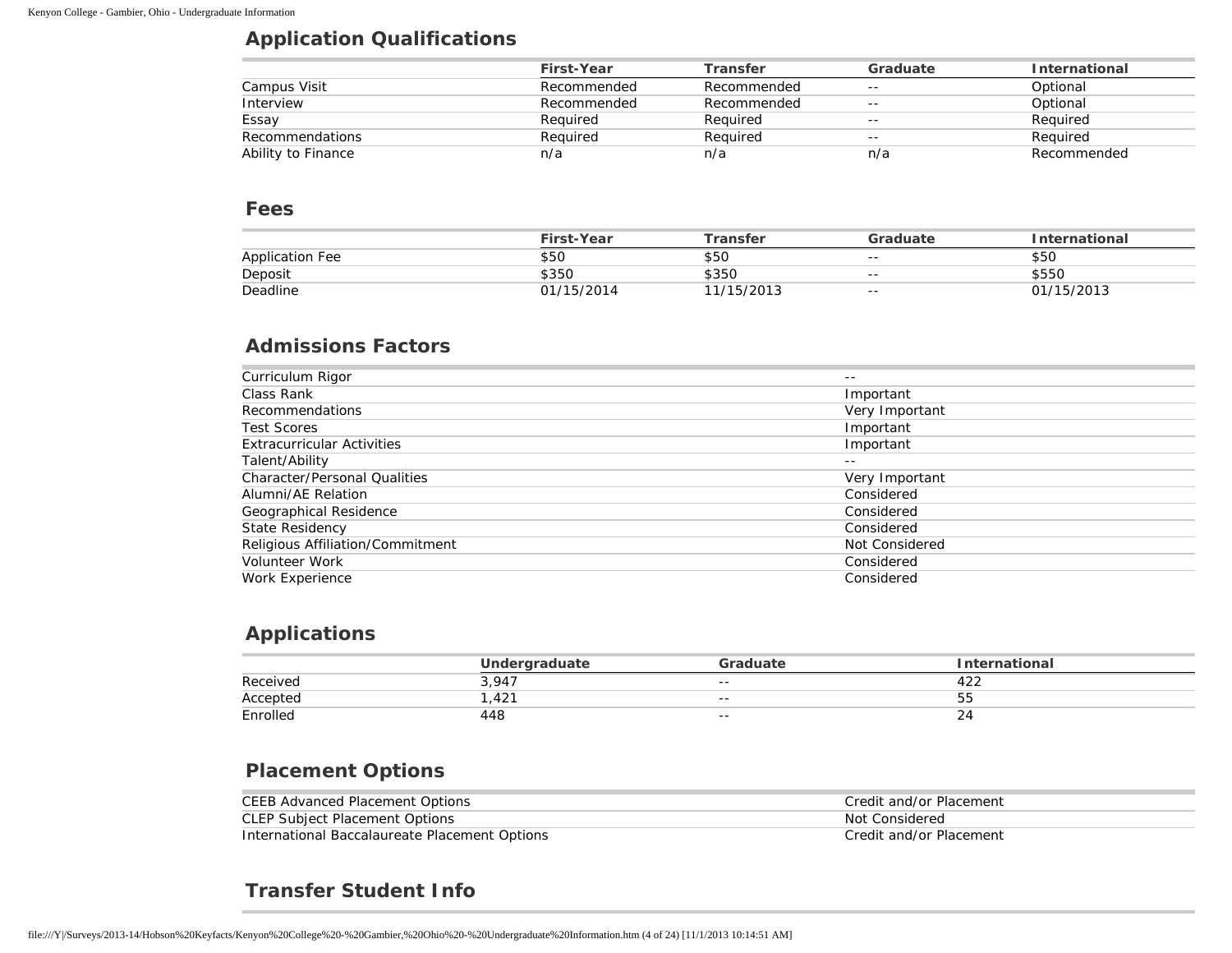| Secondary School Transcript Required                | Yes   |
|-----------------------------------------------------|-------|
| Higher Education Transcript Required                | Yes   |
| Minimum Higher Education GPA                        | 3.0   |
| Minimum Grade for Course Credit                     |       |
| Minimum Credits Transferred                         | $- -$ |
| Minimum Credits to Complete After Transfer          | 8     |
| Max. Credits Transferred from 2-yr School           | 8     |
| Units for Max. Credits Transferred from 2-yr School | $- -$ |
| Max. Credits Transferred from 4-yr School           | 8     |
| Units for Max. Credits Transferred from 4-yr School |       |
|                                                     |       |

#### **Additional Info**

| <b>SAT Recentered</b>                      | Yes   |
|--------------------------------------------|-------|
| <b>CLEP Credit</b>                         | $- -$ |
| <b>AP Credit</b>                           | Yes   |
|                                            | Yes   |
| Common Application<br>Application Priority | $- -$ |

#### **Comments**

NOTE: Credit units are Carnegie units: 1 unit = 1-yr course. Kenyon requires U.S. citizens to submit either the ACT or SAT I as part of their application. International students will need to submit either the TOEFL or IELTS if English is not their first language or language of instruction. Otherwise, international students should submit the SAT I, ACT, or GRE results.

#### **Contact for Admissions**

| Name            | Jennifer Delahunty                    |
|-----------------|---------------------------------------|
| Title           | Dean of Admissions & Financial Aid    |
| Job Description | $- -$                                 |
|                 | 106 College-Park St.                  |
| Address         | Ransom Hall                           |
|                 | Gambier, Ohio 43022                   |
| Phone           | 740-427-5776                          |
| Toll-Free       | 800-848-2468                          |
| Fax             | 740-427-5552                          |
| E-mail          | admissions@kenyon.edu                 |
| URL             | http://www.kenyon.edu/admissions-aid/ |

#### **Testing & Scores**

#### **Testing Requirements**

|                            | <sup>ऽ</sup> irst-Year | `ransfer | iraduato | arnational: |
|----------------------------|------------------------|----------|----------|-------------|
| <b>SAT</b>                 | $- -$                  | $- -$    | n/a      | $- -$       |
| <b>ACT</b>                 | Reauired               | Reauirea | n/a      | Recommended |
| <b>SAT</b><br>/Achievement | $- -$                  | $- -$    | n/a      | n/a         |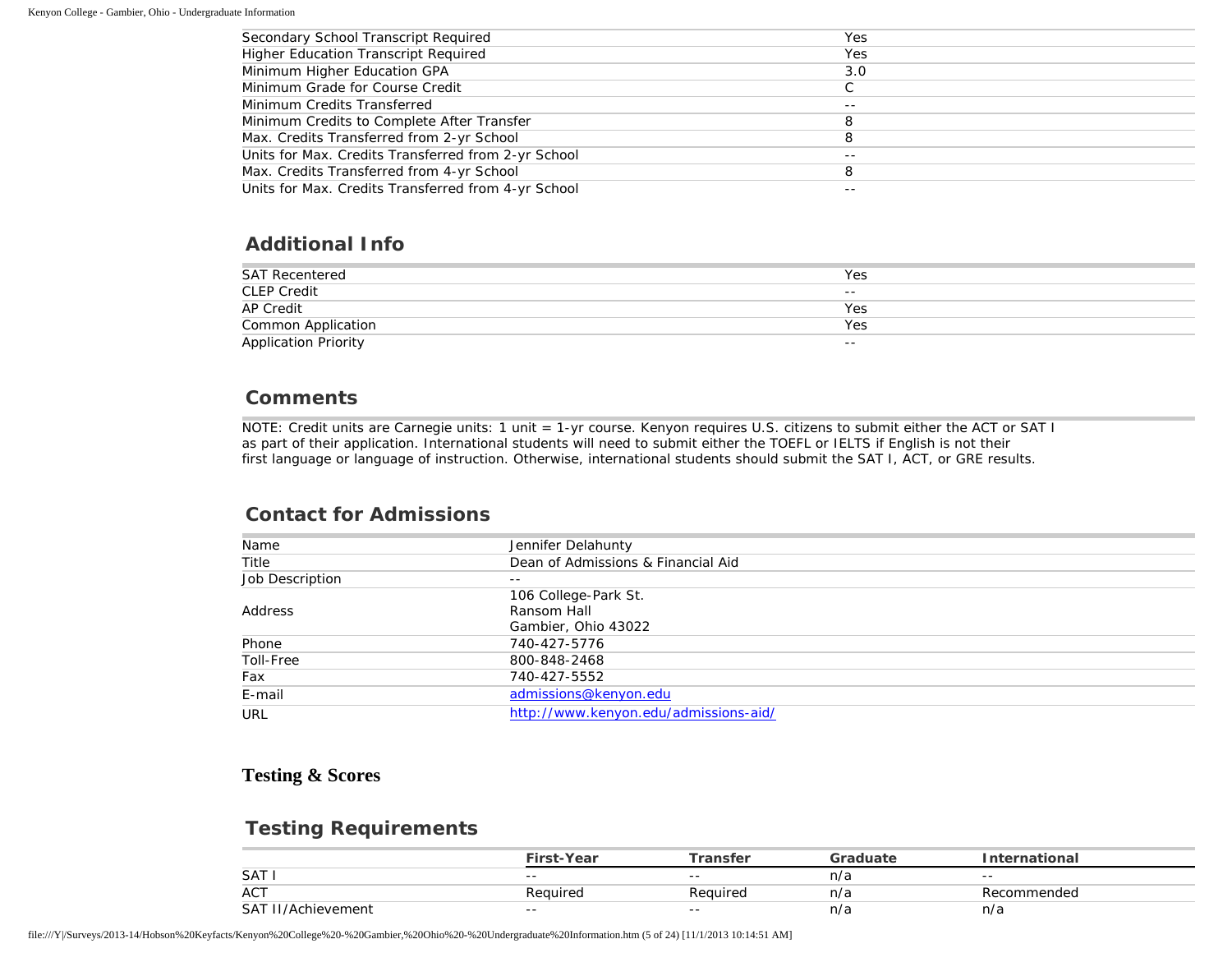| <b>ASSET</b> | $- -$ | $- -$ | n/a   | $- -$       |
|--------------|-------|-------|-------|-------------|
| <b>GMAT</b>  | n/a   | n/a   | $- -$ | n/a         |
| GRE          | n/a   | n/a   | $- -$ | n/a         |
| <b>LSAT</b>  | n/a   | n/a   | $- -$ | n/a         |
| <b>MCAT</b>  | n/a   | n/a   | $- -$ | n/a         |
| <b>DAT</b>   | n/a   | n/a   | $- -$ | n/a         |
| <b>IELTS</b> | n/a   | n/a   | n/a   | Recommended |
| <b>TOEFL</b> | n/a   | n/a   | n/a   | Recommended |

#### **Deadlines**

| Fall Deadline for SAT/ACT Scores         | 01/15/2014 |
|------------------------------------------|------------|
| Fall Deadline for SAT/ACT Subject Scores | 01/15/2014 |

#### **GPA**

| GPA<br>(unweighted)<br>Average H.S.<br>$\sim$ |  |
|-----------------------------------------------|--|

## **Class Rank**

| Percent of Students in Top 10% of H.S. Class | 52% |
|----------------------------------------------|-----|
| Percent of Students in Top 25% of H.S. Class | 86% |
| Percent of Students in Top 50% of H.S. Class | 98% |

## **Use of Testing**

| ACT or SAT Writing Exam Used For Placement                 | $- -$ |
|------------------------------------------------------------|-------|
| ACT or SAT Writing Exam Used For Advising                  | $- -$ |
| ACT or SAT Writing Exam Used For Application Essay         | $- -$ |
| ACT or SAT Writing Exam Used to Validate Application Essay | $- -$ |
| No Policy For Use of ACT or SAT Writing Exam               | Yes   |
| ACT or SAT Used For Placement                              | $- -$ |
| ACT or SAT Used For Counseling                             | Yes   |
|                                                            |       |

#### **Test Scores**

| Undergraduate                 | High  | Average           | Low   |
|-------------------------------|-------|-------------------|-------|
| <b>ACT Combined</b>           | 32    | 30                | 28    |
| <b>ACT English</b>            | 34    | 31                | 29    |
| <b>ACT Math</b>               | 31    | 29                | 26    |
| <b>ACT Reading</b>            | $- -$ | $- -$             | $- -$ |
| <b>ACT Science</b>            | $- -$ | $- -$             | $- -$ |
| <b>SAT Combined</b>           | $- -$ | $\qquad \qquad -$ | $- -$ |
| SAT I Math                    | $- -$ | $- -$             | $- -$ |
| <b>SAT I Critical Reading</b> | $- -$ | $- -$             | $- -$ |
| Graduate                      | High  | Average           | Low   |
| <b>DAT</b>                    | $- -$ | $- -$             | $- -$ |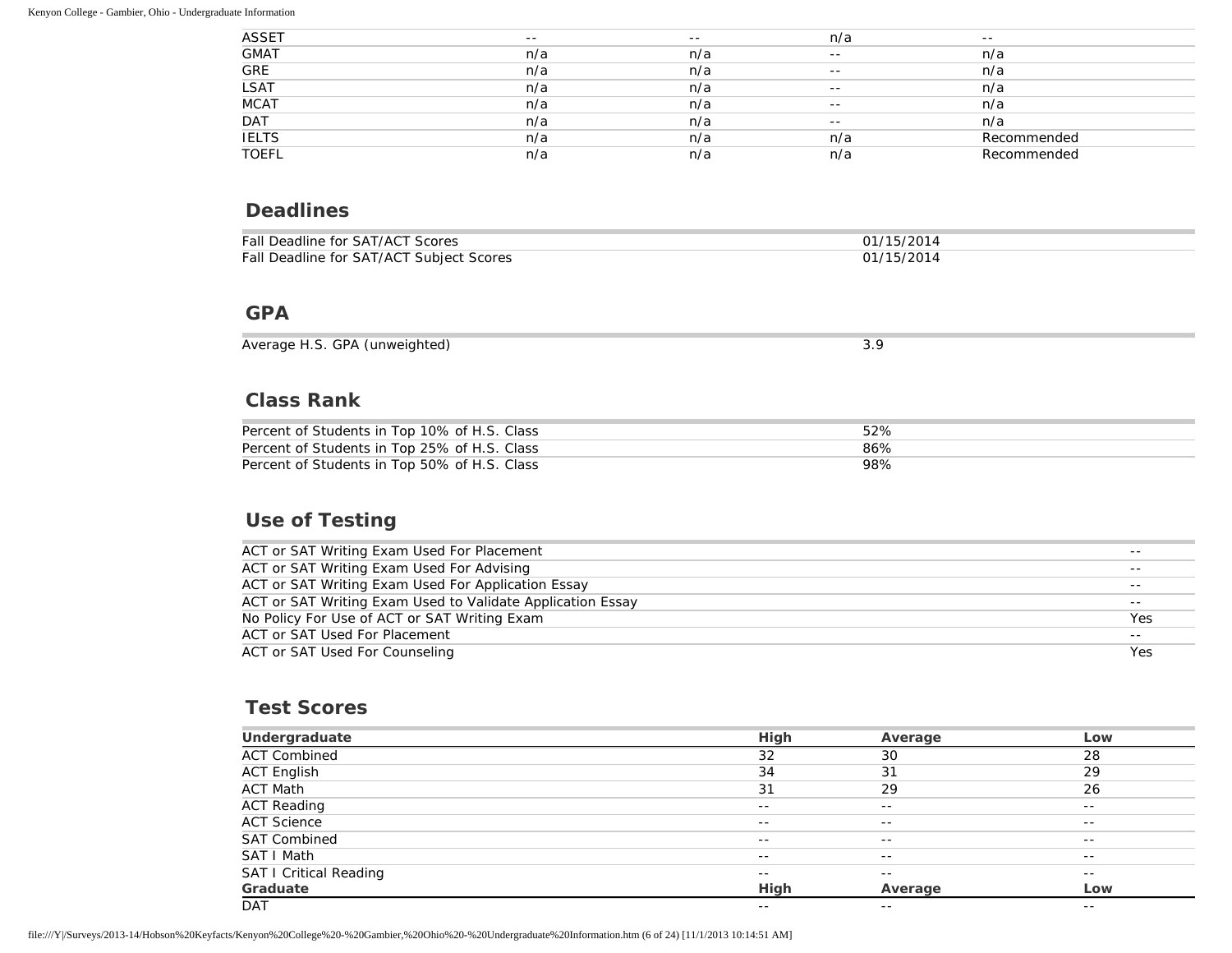| <b>GMAT</b>                     | $- -$ | $- -$   | $- -$ |
|---------------------------------|-------|---------|-------|
| <b>GRE Analytical</b>           | $- -$ | $- -$   | $- -$ |
| <b>GRE Quantitative</b>         | $- -$ | $- -$   | $- -$ |
| <b>GRE Reasoning</b>            | $- -$ | $- -$   | $- -$ |
| <b>GRE Subject</b>              | $- -$ | $- -$   | $- -$ |
| LSAT                            | $- -$ | $- -$   | $- -$ |
| <b>MCAT Biological Sciences</b> | $- -$ | $- -$   | $- -$ |
| <b>MCAT Physical Sciences</b>   | $- -$ | $- -$   | $- -$ |
| <b>MCAT Verbal Reasoning</b>    | $- -$ | $- -$   | $- -$ |
| <b>MCAT Writing Sample</b>      | $- -$ | $- -$   | $- -$ |
| International                   | High  | Average | Low   |
| IELTS (Computer)                | $- -$ | $- -$   | $- -$ |
| IELTS (Paper)                   |       |         |       |
|                                 | $- -$ | $- -$   | $- -$ |
| Michigan (MELAB)                | $- -$ | $- -$   | $- -$ |
| TOEFL (Computer)                | $- -$ | $- -$   | $ -$  |
| TOEFL (Internet)                | $- -$ | 111     | $- -$ |

# **Contact for Admissions**

| Name            | Jennifer Delahunty                    |
|-----------------|---------------------------------------|
| Title           | Dean of Admissions & Financial Aid    |
| Job Description | $- -$                                 |
|                 | 106 College-Park St.                  |
| Address         | Ransom Hall                           |
|                 | Gambier, Ohio 43022                   |
| Phone           | 740-427-5776                          |
| Toll-Free       | 800-848-2468                          |
| Fax             | 740-427-5552                          |
| E-mail          | admissions@kenyon.edu                 |
| URL             | http://www.kenyon.edu/admissions-aid/ |

### **Tuition & Fees**

#### **Cost of Attendance**

| Undergraduate               | 2012-2013 | 2013-2014 |
|-----------------------------|-----------|-----------|
| In-state Tuition & Fees     | \$44,320  | $- -$     |
| In-state Tuition            | \$42,780  | $- -$     |
| Out-of-state Tuition & Fees | \$44,320  | $- -$     |
| Out-of-state Tuition        | \$42,780  | $- -$     |
| Flat Fee                    | \$1,540   | $- -$     |
| Per Credit Hour Fee         | \$1,350   | $- -$     |
| Graduate                    | 2012-2013 | 2013-2014 |
| In-state Tuition            | $- -$     | $- -$     |
| Out-of-state Tuition        | $- -$     | $- -$     |
| Flat Fee                    | $- -$     | $- -$     |
| Per Credit Hour Fee         | $- -$     | n/a       |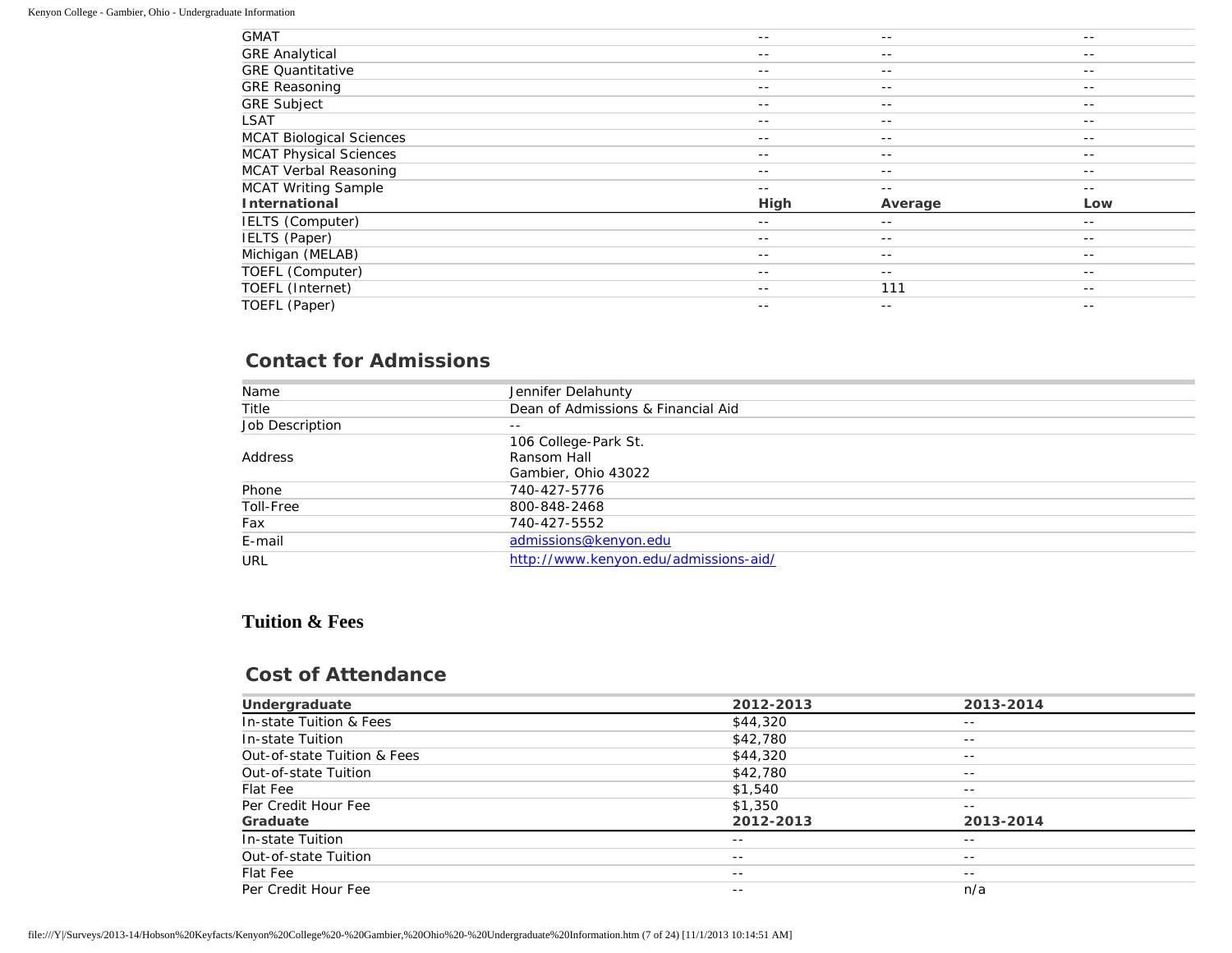#### **Room & Board and Books**

| Fee                           | 2012-2013 | 2013-2014 |
|-------------------------------|-----------|-----------|
| <b>Typical Room Fee</b>       | \$4,540   | $- -$     |
| <b>Typical Board Fee</b>      | \$5,800   | $- -$     |
| Typical Room & Board \$10,340 |           | $- -$     |
| Typical Cost of Books \$1,800 |           | $- -$     |

#### **Other Fees**

| <b>Estimated Additional Fees</b> | $- -$<br>$ -$ |
|----------------------------------|---------------|
| <b>Application Fee</b>           | \$5C          |
| Deposit                          | \$35C         |

#### **Payment Plan**

Institutional Payment Plan Yes

## **Contact for Financial Aid**

| Name            | Craig Daugherty                                     |
|-----------------|-----------------------------------------------------|
| Title           | Director of Financial Aid                           |
| Job Description | $- -$                                               |
|                 | 106 College-Park St.                                |
| Address         | Ransom/Stephens Hall                                |
|                 | Gambier, Ohio 43022                                 |
| Phone           | $(740)427 - 5430$                                   |
| Toll-Free       | $(800)848 - 2468$                                   |
| Fax             | $(740)427 - 5240$                                   |
| E-mail          | finaid@kenyon.edu                                   |
| URL             | http://www.kenyon.edu/admissions-aid/financial-aid/ |

#### **Financial Aid & Scholarships**

#### **Financial Aid Options**

| Institutional Payment Plan        | Yes   |
|-----------------------------------|-------|
| Scholarships                      | Yes   |
| Loans                             | Yes   |
| Grants                            | Yes   |
| Need-based Scholarships or Grants | Yes   |
| Merit Scholarships                | Yes   |
| <b>Federal Student Loans</b>      | Yes   |
| <b>Athletic Scholarships</b>      | $- -$ |
| <b>Federal Family Loans</b>       | Yes   |
| Other Loans                       | $- -$ |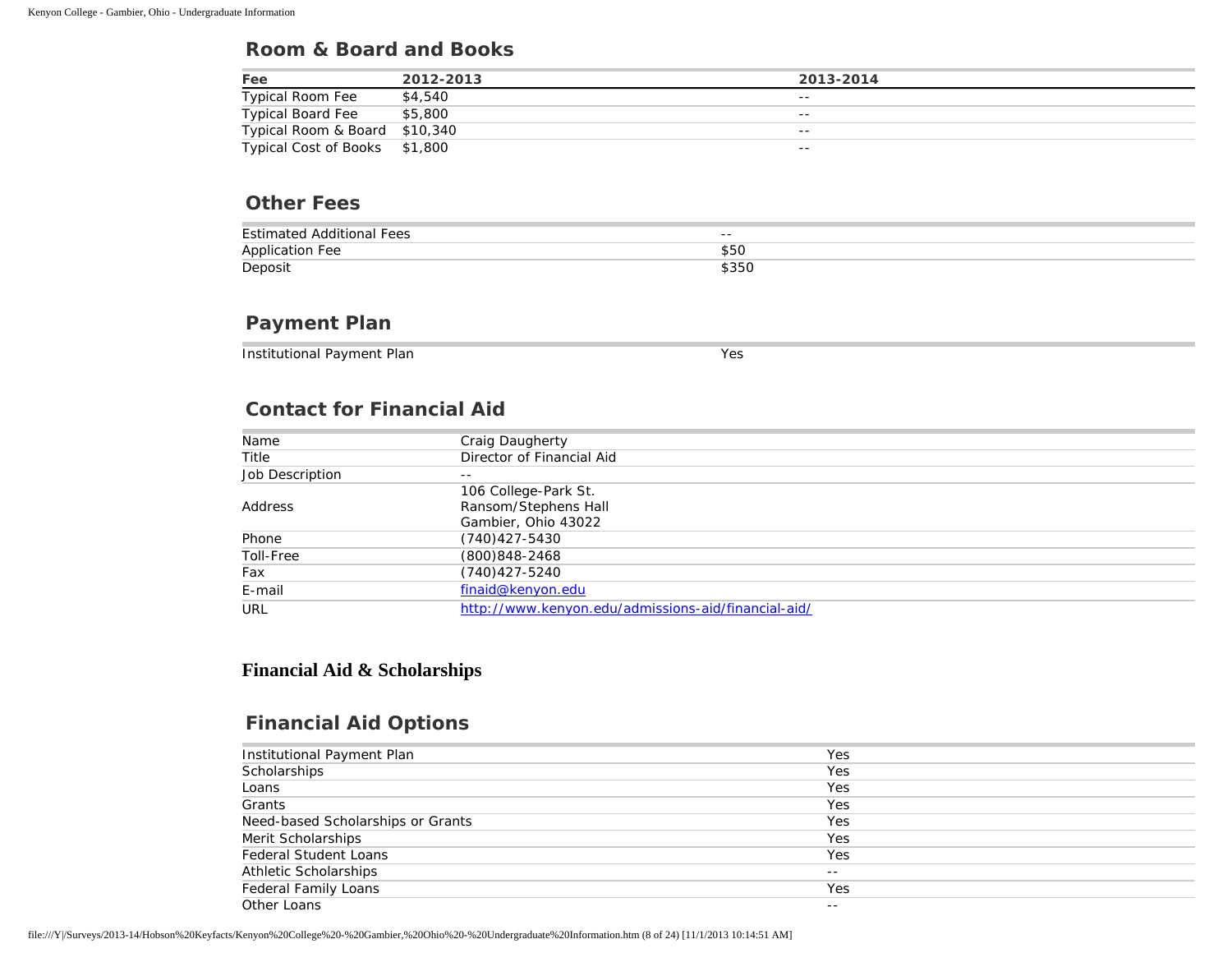## **Important Financial Aid Dates**

| <b>Priority Date</b>             | 02/15/2014 |
|----------------------------------|------------|
| Deadline Date                    | 02/15/2014 |
| <b>Student Notification Date</b> | 04/01/2014 |

#### **Required Forms**

| FAFSA<br>State                  | Yes   |
|---------------------------------|-------|
|                                 | $- -$ |
| <b>Institutional Form</b>       | $- -$ |
| Non-custodial Profile           | Yes   |
| <b>CSS Profile</b>              | Yes   |
| <b>Business/Farm Supplement</b> | $- -$ |
| Other Forms                     | $- -$ |

## **Who is Receiving Financial Aid?**

|                             | <b>First-Year</b> | <b>Transfer</b> | Graduate | <b>International</b> |
|-----------------------------|-------------------|-----------------|----------|----------------------|
| % Receiving Need-based Aid  | 42%               | $- -$           | $- -$    | $- -$                |
| Average Need-based Amount   | \$37,805          | $- -$           | $- -$    | \$39,737             |
| % Receiving Merit-based Aid | 22%               | $- -$           | $- -$    | $- -$                |
| Average Merit-based Amount  | \$12,640          | $- -$           | $- -$    | $- -$                |
| % Receiving Self-help Aid   | 24%               | $- -$           | $- -$    | $- -$                |
| Average Self-help Amount    | \$3,983           | $- -$           | $- -$    | $ -$                 |

# **Scholarships Offered**

| Kenyon College Loans        |                                                                                                                                                                                                                  |
|-----------------------------|------------------------------------------------------------------------------------------------------------------------------------------------------------------------------------------------------------------|
| Description                 | The college administers a variety of loan programs funded by endowments and gifts. Must be repaid 5 years from the date<br>they are taken out; interest rate of 5%.                                              |
| Eligibility                 | Renewable, Undergraduate                                                                                                                                                                                         |
| Type                        | Loan                                                                                                                                                                                                             |
| Number per Year 223         |                                                                                                                                                                                                                  |
| Number of Years             | 4                                                                                                                                                                                                                |
| Basis                       | Need                                                                                                                                                                                                             |
| Low Amount                  | \$250                                                                                                                                                                                                            |
| High Amount                 | \$7,000                                                                                                                                                                                                          |
| Kenyon College Scholarships |                                                                                                                                                                                                                  |
| Description                 | These outright grants to students are supported by endowments, gifts to Kenyon, and college operating funds. Amount<br>determined by the amount of need and the academic credentials presented by the recipient. |
| Eligibility                 | Renewable, Undergraduate                                                                                                                                                                                         |
| Type                        | Grant                                                                                                                                                                                                            |
| Number per Year             | 751                                                                                                                                                                                                              |
| Number of Years             | 4                                                                                                                                                                                                                |
| <b>Basis</b>                | Need                                                                                                                                                                                                             |
| Low Amount                  | \$1,000                                                                                                                                                                                                          |
| High Amount                 | \$54,500                                                                                                                                                                                                         |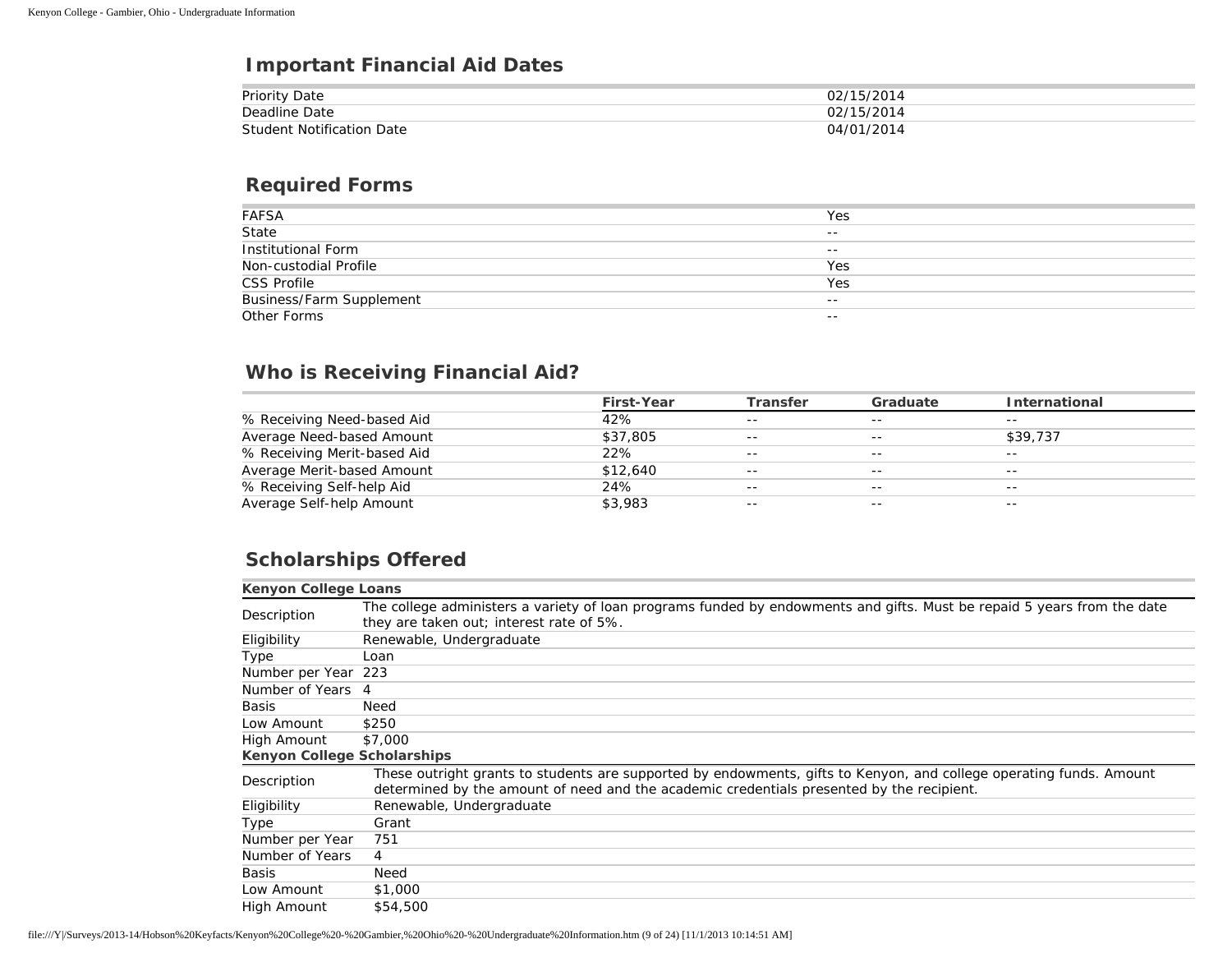#### **Kenyon Honor and Science Scholarships**

|                                   | These are the most competitive and valued merit scholarships offered at Kenyon. They range in size, with the largest award                                                                                                                                                                                                                                                                                                                                                                                                                                                                                                                                                                                                                            |
|-----------------------------------|-------------------------------------------------------------------------------------------------------------------------------------------------------------------------------------------------------------------------------------------------------------------------------------------------------------------------------------------------------------------------------------------------------------------------------------------------------------------------------------------------------------------------------------------------------------------------------------------------------------------------------------------------------------------------------------------------------------------------------------------------------|
|                                   | at \$20,000 per year. While there are no specific grade point averages or scores that recipients must obtain to be considered                                                                                                                                                                                                                                                                                                                                                                                                                                                                                                                                                                                                                         |
|                                   | for these scholarships, recipients are often at or near the top of their class and have received other selective scholarships or                                                                                                                                                                                                                                                                                                                                                                                                                                                                                                                                                                                                                      |
| Description                       | talent recognition programs, such as National Merit Scholarships, National Achievement Scholarships Program, National                                                                                                                                                                                                                                                                                                                                                                                                                                                                                                                                                                                                                                 |
|                                   | Hispanic Scholarships, or National Council of Teachers of English awards. Honors Scholarships are awarded to students who                                                                                                                                                                                                                                                                                                                                                                                                                                                                                                                                                                                                                             |
|                                   | represent excellence in the liberal arts. Science Scholars are those students who show promise to excel in the natural                                                                                                                                                                                                                                                                                                                                                                                                                                                                                                                                                                                                                                |
|                                   | sciences. There is no special or separate application form to complete.                                                                                                                                                                                                                                                                                                                                                                                                                                                                                                                                                                                                                                                                               |
| Eligibility                       | Renewable, Undergraduate                                                                                                                                                                                                                                                                                                                                                                                                                                                                                                                                                                                                                                                                                                                              |
| <b>Type</b>                       | Scholarship                                                                                                                                                                                                                                                                                                                                                                                                                                                                                                                                                                                                                                                                                                                                           |
| Number per Year 57                |                                                                                                                                                                                                                                                                                                                                                                                                                                                                                                                                                                                                                                                                                                                                                       |
| Number of Years 4                 |                                                                                                                                                                                                                                                                                                                                                                                                                                                                                                                                                                                                                                                                                                                                                       |
| Basis                             | Academic                                                                                                                                                                                                                                                                                                                                                                                                                                                                                                                                                                                                                                                                                                                                              |
| Low Amount                        | \$12,000                                                                                                                                                                                                                                                                                                                                                                                                                                                                                                                                                                                                                                                                                                                                              |
| High Amount                       | \$20,000                                                                                                                                                                                                                                                                                                                                                                                                                                                                                                                                                                                                                                                                                                                                              |
| <b>Kenyon Writing Award</b>       |                                                                                                                                                                                                                                                                                                                                                                                                                                                                                                                                                                                                                                                                                                                                                       |
| Description                       | This scholarship recognizes a talented writer, providing \$12,000 per year. It is renewable for four years, under the same<br>rules that apply to all of Kenyon's merit scholarships. The winner is selected based on an evaluation of the Common<br>Application essay, essays on the Kenyon Supplement, and other material that he or she may wish to submit. (Note:<br>Additional material should be limited to five pages and sent, via e-mail, to: admissions@kenyon.edu.) The scholarship will be<br>awarded on the basis of talent, not eligibility for aid.                                                                                                                                                                                    |
| Eligibility                       | Renewable, Undergraduate                                                                                                                                                                                                                                                                                                                                                                                                                                                                                                                                                                                                                                                                                                                              |
| Type                              | Scholarship                                                                                                                                                                                                                                                                                                                                                                                                                                                                                                                                                                                                                                                                                                                                           |
| Number per Year 1                 |                                                                                                                                                                                                                                                                                                                                                                                                                                                                                                                                                                                                                                                                                                                                                       |
| Number of Years                   | $\overline{4}$                                                                                                                                                                                                                                                                                                                                                                                                                                                                                                                                                                                                                                                                                                                                        |
| <b>Basis</b>                      | <b>Skill</b>                                                                                                                                                                                                                                                                                                                                                                                                                                                                                                                                                                                                                                                                                                                                          |
| Low Amount                        | \$12,000                                                                                                                                                                                                                                                                                                                                                                                                                                                                                                                                                                                                                                                                                                                                              |
| <b>High Amount</b>                | \$12,000                                                                                                                                                                                                                                                                                                                                                                                                                                                                                                                                                                                                                                                                                                                                              |
| <b>Music Scholarships</b>         |                                                                                                                                                                                                                                                                                                                                                                                                                                                                                                                                                                                                                                                                                                                                                       |
|                                   |                                                                                                                                                                                                                                                                                                                                                                                                                                                                                                                                                                                                                                                                                                                                                       |
| Description                       | Kenyon awards music scholarships ranging up to \$12,000 per year, renewable every year for each recipient's four-year<br>Kenyon career. These scholarships are based on merit alone and are awarded for exemplary musical ability in any<br>instrumental or vocal category in which the Department of Music offers private instruction. Scholarship recipients are<br>expected to take private lessons on their major instrument each semester at Kenyon, and likewise are expected to participate<br>in at least one Music Department ensemble each semester. They are under no obligation to major or minor in music. More<br>details concerning eligibility and requirements for the scholarships are available on the music scholarship Web site. |
| Eligibility                       | Renewable, Undergraduate                                                                                                                                                                                                                                                                                                                                                                                                                                                                                                                                                                                                                                                                                                                              |
| Type                              | Scholarship                                                                                                                                                                                                                                                                                                                                                                                                                                                                                                                                                                                                                                                                                                                                           |
| Number per Year 6                 |                                                                                                                                                                                                                                                                                                                                                                                                                                                                                                                                                                                                                                                                                                                                                       |
| Number of Years 4                 |                                                                                                                                                                                                                                                                                                                                                                                                                                                                                                                                                                                                                                                                                                                                                       |
| Basis                             | Skill                                                                                                                                                                                                                                                                                                                                                                                                                                                                                                                                                                                                                                                                                                                                                 |
| Low Amount                        | \$12,000                                                                                                                                                                                                                                                                                                                                                                                                                                                                                                                                                                                                                                                                                                                                              |
| <b>High Amount</b>                | \$12,000                                                                                                                                                                                                                                                                                                                                                                                                                                                                                                                                                                                                                                                                                                                                              |
| <b>National Merit Scholarship</b> |                                                                                                                                                                                                                                                                                                                                                                                                                                                                                                                                                                                                                                                                                                                                                       |
| Description                       | For students who are selected as finalists in the national merit scholarship competition.                                                                                                                                                                                                                                                                                                                                                                                                                                                                                                                                                                                                                                                             |
| Eligibility                       | Renewable, Undergraduate                                                                                                                                                                                                                                                                                                                                                                                                                                                                                                                                                                                                                                                                                                                              |
| Type                              | Scholarship                                                                                                                                                                                                                                                                                                                                                                                                                                                                                                                                                                                                                                                                                                                                           |
| Number per Year                   | 78                                                                                                                                                                                                                                                                                                                                                                                                                                                                                                                                                                                                                                                                                                                                                    |
| Number of Years                   | 4                                                                                                                                                                                                                                                                                                                                                                                                                                                                                                                                                                                                                                                                                                                                                     |
| <b>Basis</b>                      | Academic                                                                                                                                                                                                                                                                                                                                                                                                                                                                                                                                                                                                                                                                                                                                              |
| Low Amount                        | \$1,000                                                                                                                                                                                                                                                                                                                                                                                                                                                                                                                                                                                                                                                                                                                                               |
| <b>High Amount</b>                | \$2,000                                                                                                                                                                                                                                                                                                                                                                                                                                                                                                                                                                                                                                                                                                                                               |
|                                   | S. Georgia Nugent Award in Creative Writing                                                                                                                                                                                                                                                                                                                                                                                                                                                                                                                                                                                                                                                                                                           |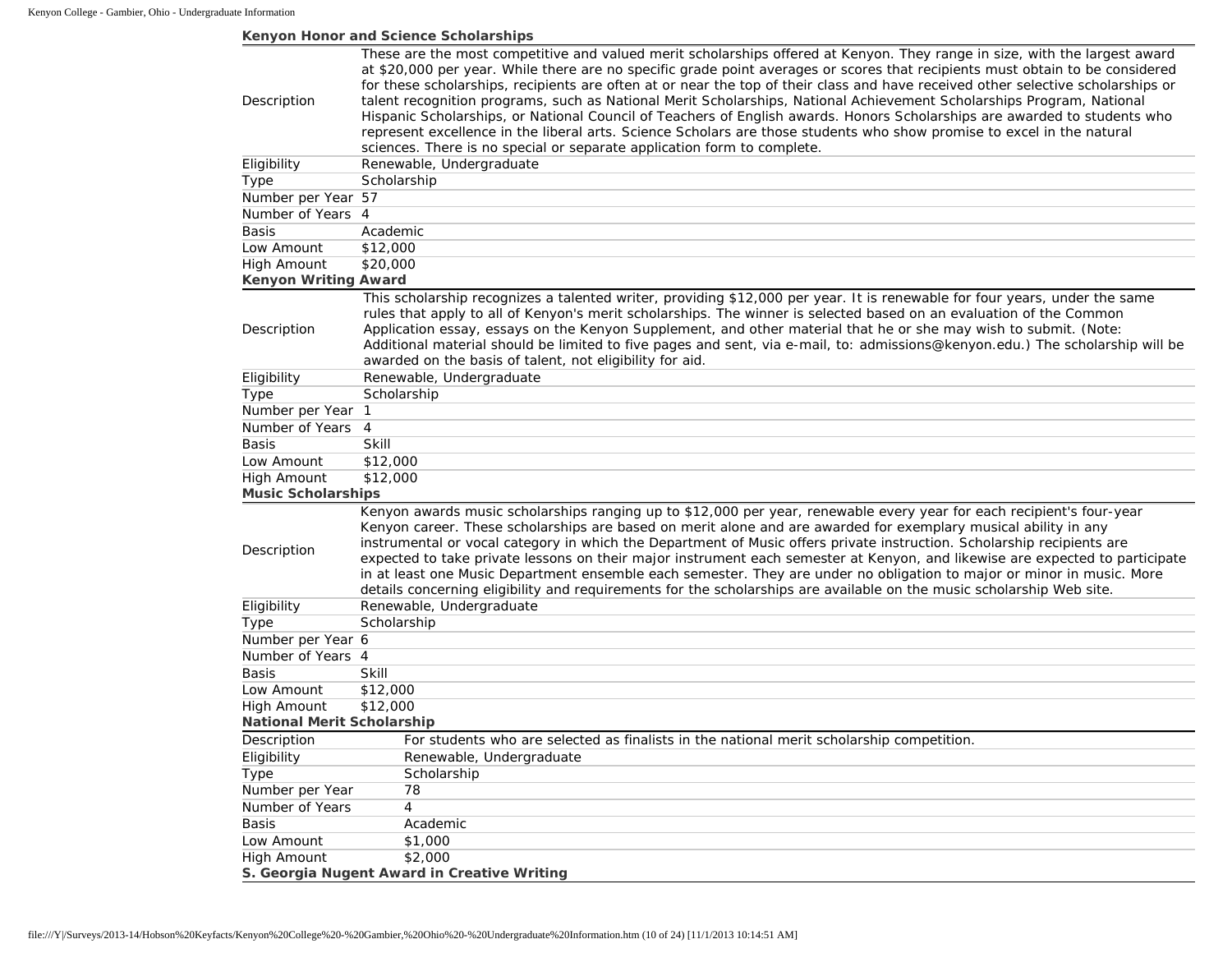| Description                   | THIS SCHOLARD IN FUCULITY WHING LATERS, WILL BE AWALGED WILL DI CICLETICE TO A GLAGUATE OF THE NETTVOLL NEVIEW TOUNG<br>Writers program for high school students. Young Writers graduates who apply to Kenyon will automatically be considered for<br>the scholarship, which provides \$12,000 per year. It is renewable for four years, under the same rules that apply to all of<br>Kenyon's merit scholarships. The winner is selected based on an evaluation of the Common Application essay, essays on the<br>Kenyon Supplement, and other material that he or she may wish to submit. (Note: Additional material should be limited to<br>five pages and sent, via e-mail, to: admissions@kenyon.edu.) The scholarship will be awarded on the basis of talent, not<br>eligibility for aid. |
|-------------------------------|-------------------------------------------------------------------------------------------------------------------------------------------------------------------------------------------------------------------------------------------------------------------------------------------------------------------------------------------------------------------------------------------------------------------------------------------------------------------------------------------------------------------------------------------------------------------------------------------------------------------------------------------------------------------------------------------------------------------------------------------------------------------------------------------------|
| Eligibility                   | Renewable, Undergraduate                                                                                                                                                                                                                                                                                                                                                                                                                                                                                                                                                                                                                                                                                                                                                                        |
| Type                          | Scholarship                                                                                                                                                                                                                                                                                                                                                                                                                                                                                                                                                                                                                                                                                                                                                                                     |
| Number per Year 1             |                                                                                                                                                                                                                                                                                                                                                                                                                                                                                                                                                                                                                                                                                                                                                                                                 |
| Number of Years 4             |                                                                                                                                                                                                                                                                                                                                                                                                                                                                                                                                                                                                                                                                                                                                                                                                 |
| Basis                         | Skill                                                                                                                                                                                                                                                                                                                                                                                                                                                                                                                                                                                                                                                                                                                                                                                           |
| Low Amount                    | \$12,000                                                                                                                                                                                                                                                                                                                                                                                                                                                                                                                                                                                                                                                                                                                                                                                        |
| High Amount                   | \$12,000                                                                                                                                                                                                                                                                                                                                                                                                                                                                                                                                                                                                                                                                                                                                                                                        |
| <b>Studio Art Scholarhips</b> |                                                                                                                                                                                                                                                                                                                                                                                                                                                                                                                                                                                                                                                                                                                                                                                                 |
| Description                   | Kenyon awards studio art scholarships ranging up to \$12,000 per year, renewable every year for each recipient's four-year<br>Kenyon career. These scholarships are based on merit alone and are awarded for exemplary ability in studio art. Scholarship<br>recipients are expected to take studio art courses each year and encouraged to major or minor in studio art. More details<br>concerning eligibility and requirements for the scholarships are available on the studio art scholarship Web site.                                                                                                                                                                                                                                                                                    |
| Eligibility                   | Renewable, Undergraduate                                                                                                                                                                                                                                                                                                                                                                                                                                                                                                                                                                                                                                                                                                                                                                        |
| Type                          | Scholarship                                                                                                                                                                                                                                                                                                                                                                                                                                                                                                                                                                                                                                                                                                                                                                                     |
| Number per Year 6             |                                                                                                                                                                                                                                                                                                                                                                                                                                                                                                                                                                                                                                                                                                                                                                                                 |
| Number of Years 4             |                                                                                                                                                                                                                                                                                                                                                                                                                                                                                                                                                                                                                                                                                                                                                                                                 |
| <b>Basis</b>                  | <b>Skill</b>                                                                                                                                                                                                                                                                                                                                                                                                                                                                                                                                                                                                                                                                                                                                                                                    |
| Low Amount                    | \$12,000                                                                                                                                                                                                                                                                                                                                                                                                                                                                                                                                                                                                                                                                                                                                                                                        |
| High Amount                   | \$12,000                                                                                                                                                                                                                                                                                                                                                                                                                                                                                                                                                                                                                                                                                                                                                                                        |

This scholarship, recognizing writing talent, will be awarded with preference

## **Contact for Financial Aid**

| Name            | Craig Daugherty                                     |
|-----------------|-----------------------------------------------------|
| Title           | Director of Financial Aid                           |
| Job Description | $- -$                                               |
|                 | 106 College-Park St.                                |
| Address         | Ransom/Stephens Hall                                |
|                 | Gambier, Ohio 43022                                 |
| Phone           | (740) 427-5430                                      |
| Toll-Free       | (800) 848-2468                                      |
| Fax             | (740)427-5240                                       |
| E-mail          | finaid@kenyon.edu                                   |
| URL             | http://www.kenyon.edu/admissions-aid/financial-aid/ |

### **Student Life**

#### **Registered Organizations**

Number of Registered Organizations 106

#### **Representation of Student Organizations**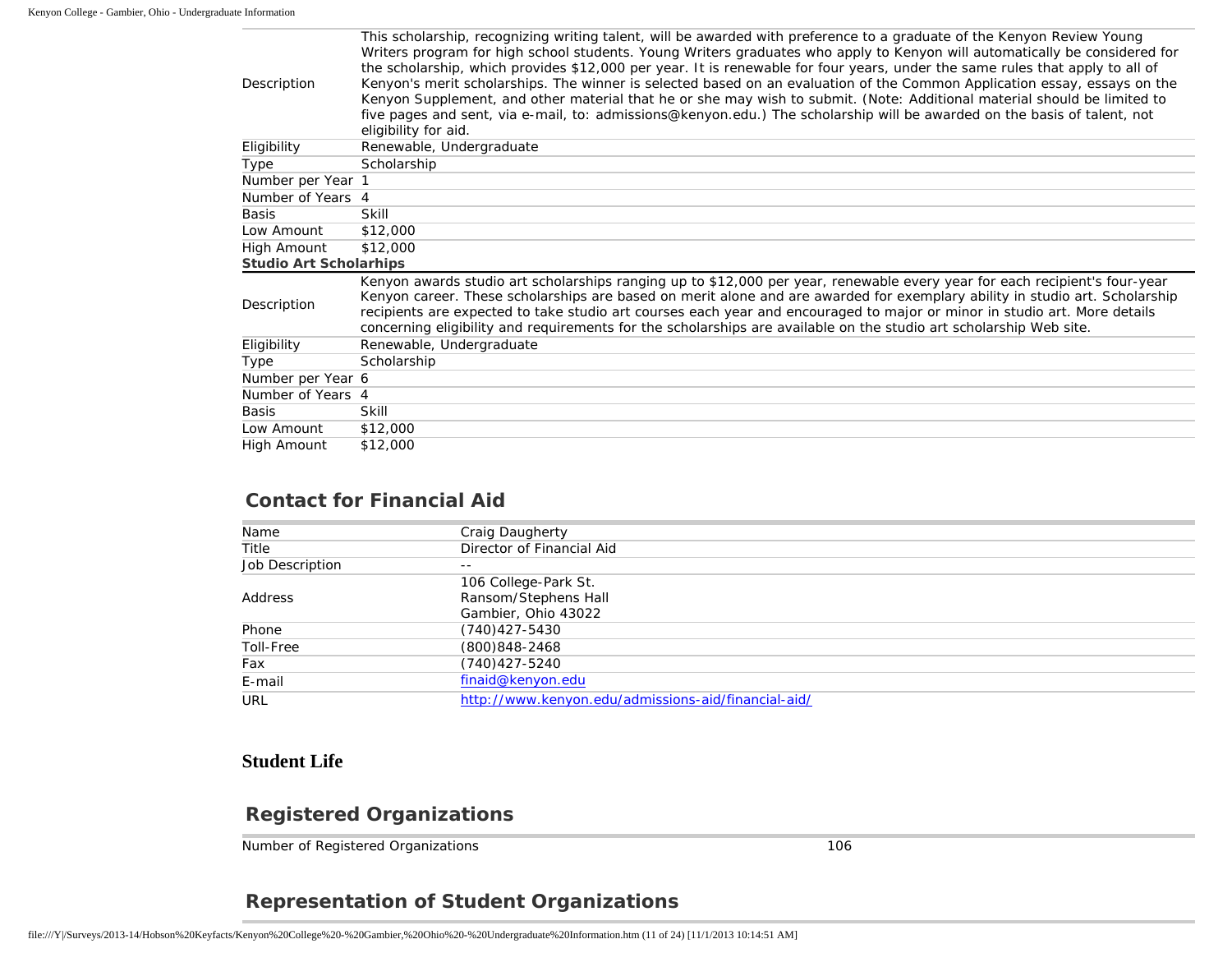| Academic Clubs                   | Yes                        |
|----------------------------------|----------------------------|
| Academic Fraternities/Sororities | $ -$                       |
| <b>Business</b>                  | $- -$                      |
| Choir                            | Yes                        |
| Commuter                         | $\overline{\phantom{a}}$ . |
| <b>Concert Band</b>              | Yes                        |
| Environmental                    | Yes                        |
| Gay and Lesbian                  | Yes                        |
| Honors/Academic                  | Yes                        |
| International                    | Yes                        |
| Jazz Band                        | Yes                        |
| Literary Magazine                | Yes                        |
| Marching Band                    | $\overline{\phantom{a}}$ . |
| Minority Cultural                | Yes                        |
| Minority Student                 | Yes                        |
| Newspaper                        | Yes                        |
| Orchestra                        | Yes                        |
| Phi Beta Kappa                   | Yes                        |
| Phi Theta Kappa                  | $\overline{\phantom{a}}$ . |
| Physically Challenged            | $ -$                       |
| Political Activism               | Yes                        |
| Pre-Dental                       | $\overline{\phantom{a}}$ . |
| Pre-Law                          | Yes                        |
| Pre-Medical                      | Yes                        |
| Pre-Veterinary                   | $- -$                      |
| Radio Station                    | Yes                        |
| Religious                        | Yes                        |
| Sports/Intramurals               | Yes                        |
| <b>Student Government</b>        | Yes                        |
| Substance Abuse Support          | Yes                        |
| <b>Television Station</b>        | $- -$                      |
| Theatre/Drama                    | Yes                        |
| Yearbook                         | Yes                        |

### **Greek Life**

| Number<br>.<br><b>Fraternities</b><br>ΩŤ |  |
|------------------------------------------|--|
| Number<br>sororities<br>ΩT               |  |

#### **Honor Societies**

Number of Honor Societies **5** 

#### **Main Address**

| Address   | 106 College Park St.<br>Ransom Hall<br>Gambier, Ohio 43022 |
|-----------|------------------------------------------------------------|
| Phone     | (740)427-5000                                              |
| Toll-Free | (800)848-2468                                              |

file:///Y|/Surveys/2013-14/Hobson%20Keyfacts/Kenyon%20College%20-%20Gambier,%20Ohio%20-%20Undergraduate%20Information.htm (12 of 24) [11/1/2013 10:14:51 AM]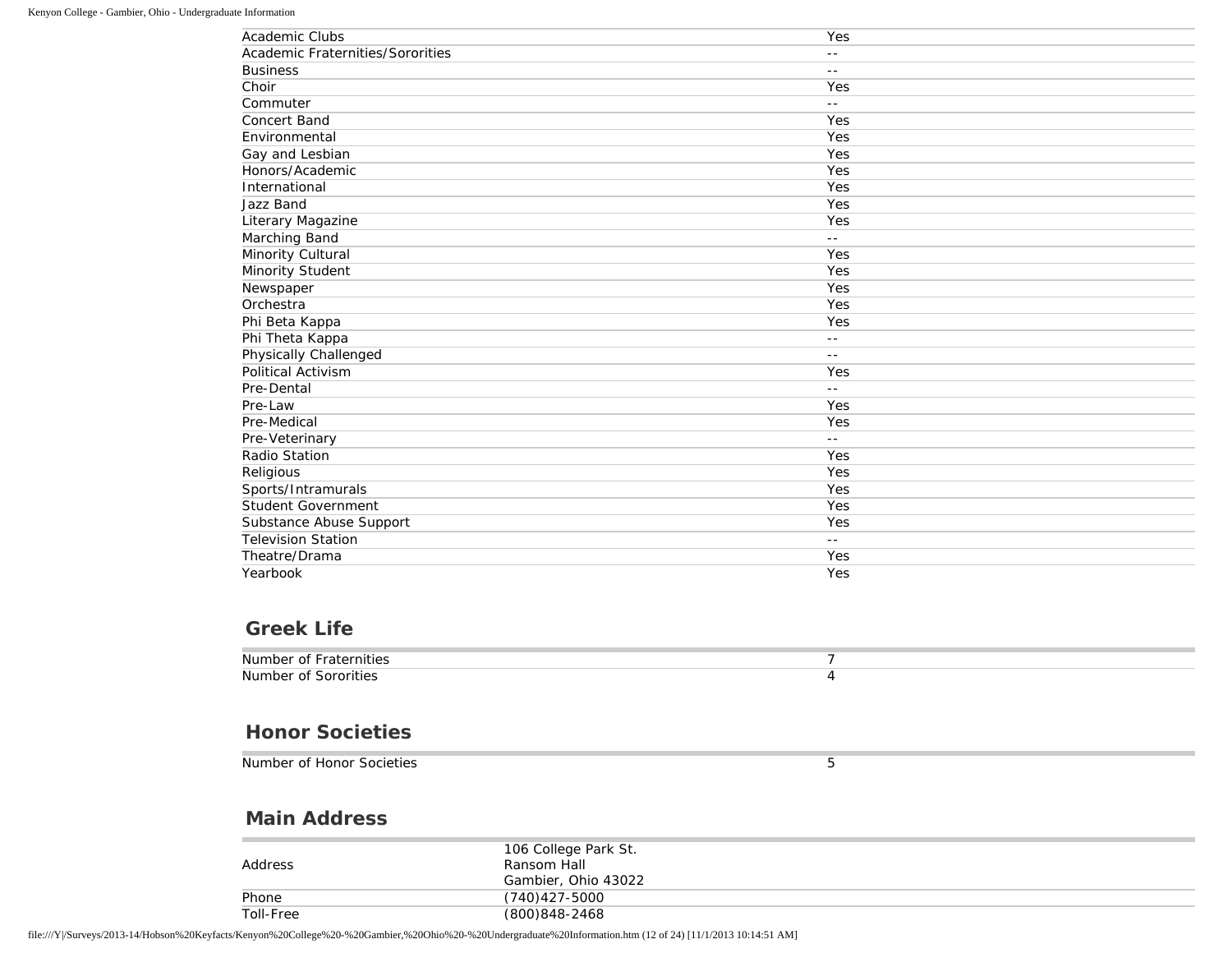| Fax        | $(740)427 - 5770$      |
|------------|------------------------|
| E-mail     | missions@kenvon.edu    |
| <b>URL</b> | http://www.kenyon.edu/ |

#### **Athletics**

# **Sports Offered**

#### **Varsity**

| Men's | Women's | Coed |
|-------|---------|------|
|       |         |      |
|       |         |      |
|       |         |      |
|       |         |      |
|       |         |      |
|       |         |      |
|       |         |      |
|       |         |      |
|       |         |      |
|       |         |      |
|       |         |      |
|       |         |      |
|       |         |      |
|       |         |      |
|       |         |      |
|       |         |      |
|       |         |      |

#### **Intramural**

| <b>Sport Name</b>    | <b>Men's Women's Coed</b> |
|----------------------|---------------------------|
| <b>Badminton</b>     |                           |
| <b>Baseball</b>      |                           |
| Basketball           |                           |
| <b>Fall Softball</b> |                           |
| Field Hockey         |                           |
| Flag Football        |                           |
| Football             |                           |
| Indoor Soccer        |                           |
| Kickball             |                           |
| Racquetball          |                           |
| Soccer               |                           |
| Softball             |                           |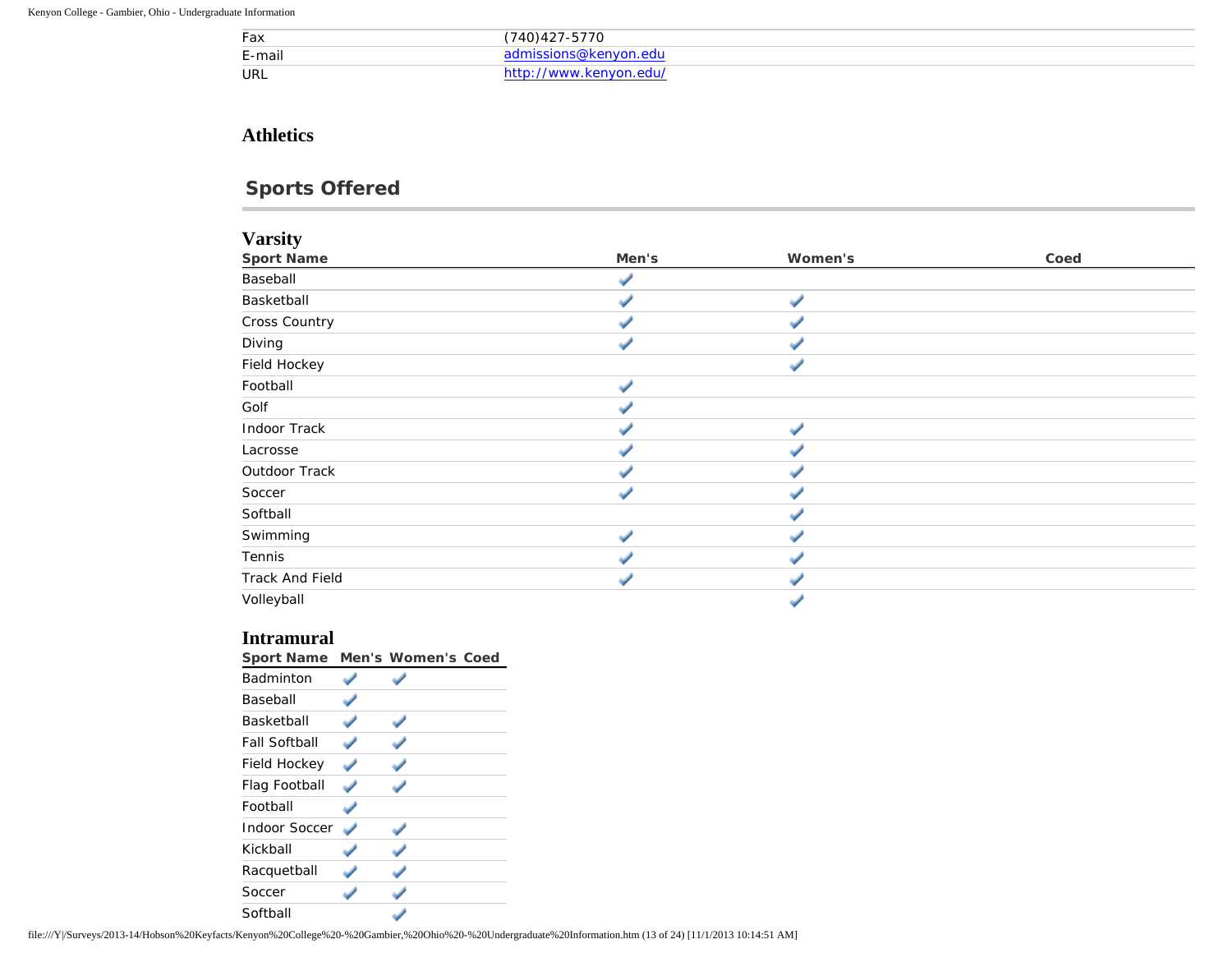

#### **Club**

| <b>Sport Name</b>       | Men's | Women's | Coed |
|-------------------------|-------|---------|------|
| Archery                 |       |         |      |
| Dancing                 |       |         |      |
| Equestrian              |       |         |      |
| Fencing                 |       |         |      |
| Ice Hockey              |       |         |      |
| Rugby                   |       |         |      |
| Soccer                  |       |         |      |
| Squash                  |       |         |      |
| Tennis                  |       |         |      |
| <b>Ultimate Frisbee</b> |       |         |      |

#### **Contact for Athletics**

| Name            | Mr. Peter T.C. Smith           |
|-----------------|--------------------------------|
| Title           | <b>Athletic Director</b>       |
| Job Description | $- -$                          |
|                 | 221 Duff St.                   |
| Address         | Kenyon College Athletic Center |
|                 | Gambier, Ohio 43022            |
| Phone           | 740-427-5811                   |
| Toll-Free       | $- -$                          |
| Fax             | $- -$                          |
| E-mail          | smithp@kenyon.edu              |
| URL             | http://athletics.kenyon.edu/   |

#### **Housing**

#### **Room & Board Costs**

| Fee                      | 2012-2013 | 2013-2014 |
|--------------------------|-----------|-----------|
| Typical Room Fee         | \$4,540   | $- -$     |
| Typical Board Fee        | \$5,800   | $- -$     |
| Typical Room & Board Fee | \$10,340  | $- -$     |

## **Housing Basics**

| Capacitv                     |     |
|------------------------------|-----|
| Percent Living On Campus     |     |
| Freshmen Must Live On Campus | Yes |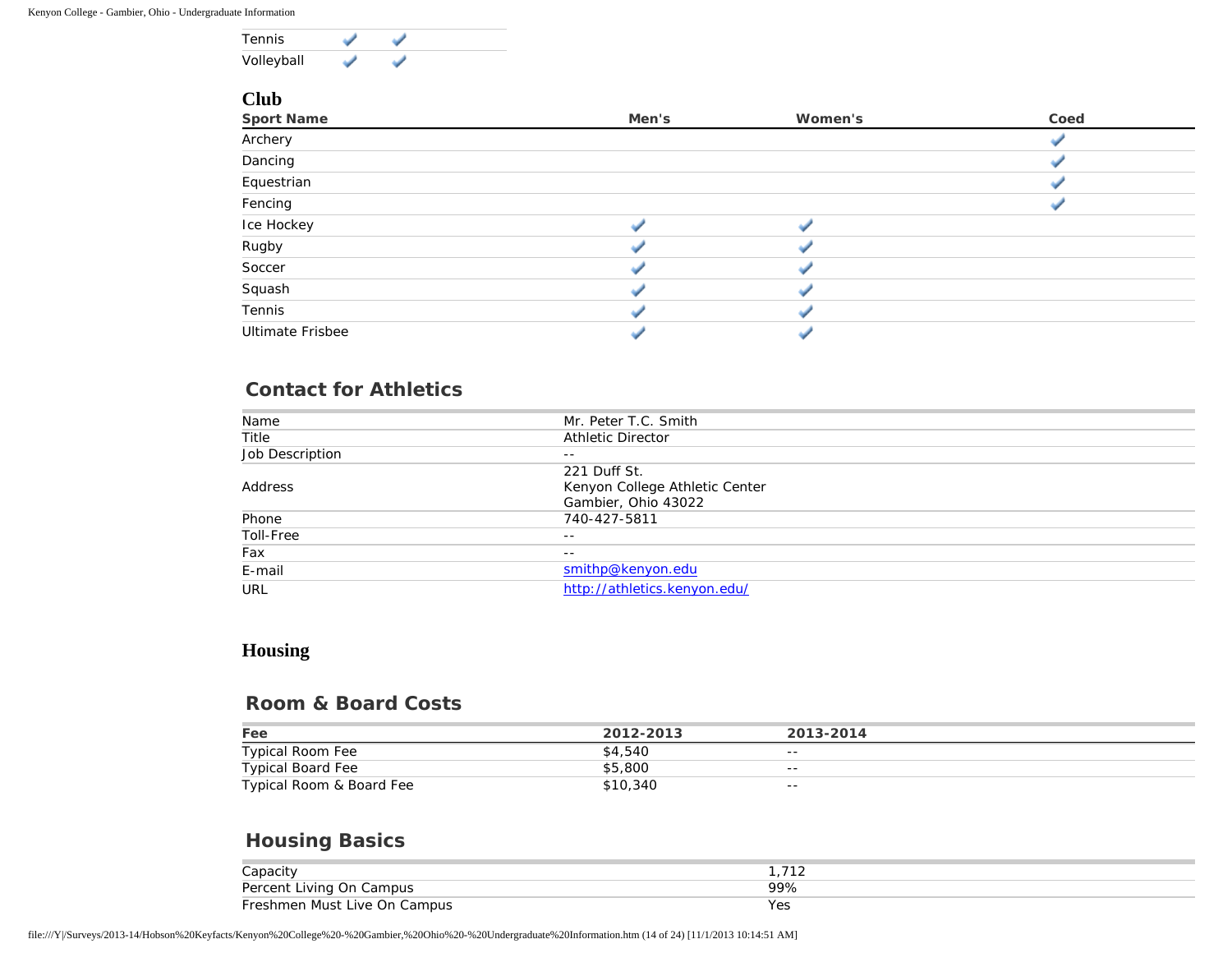| Sophomores Must Live On Campus | Yes |
|--------------------------------|-----|
| Juniors Must Live On Campus    | Yes |
| Seniors Must Live On Campus    | Yes |

#### **Meal Service Overview**

| Meal Service Available | Yes       |
|------------------------|-----------|
| Maximum Meals Per Week | n r<br>ZU |

#### **Housing Services**

| Coed Residence Halls               | Yes   |
|------------------------------------|-------|
| Fraternity Houses Off Campus       | $- -$ |
| Fraternity Houses On Campus        | $- -$ |
| Honor Student Residence Halls      | $- -$ |
| Institutional Apartments           | Yes   |
| International Halls                | Yes   |
| Married Student Housing Off Campus | $- -$ |
| Married Student Housing On Campus  | $- -$ |
| Men's Residence Halls              | $- -$ |
| Sorority Houses Off Campus         | $- -$ |
| Sorority Houses On Campus          | $- -$ |
| Women's Residence Halls            | Yes   |
|                                    |       |

#### **Comments**

Wellness housing and special interest housing are also an option. Examples are: community service, social groups, substance-free, wellness, international wing, Kosher living, township fire dept.

#### **Contact for Housing**

| Name            | Mrs. Alicia G. Dugas                                                                  |
|-----------------|---------------------------------------------------------------------------------------|
| Title           | Asst. Dean of Students for Housing & Res. Life                                        |
| Job Description | $ -$                                                                                  |
|                 | 101 E. Brooklyn St.                                                                   |
| Address         | Kenyon College                                                                        |
|                 | Gambier, Ohio 43022                                                                   |
| Phone           | 740-427-5142                                                                          |
| Toll-Free       | $- -$                                                                                 |
| Fax             | $- -$                                                                                 |
| E-mail          | dugasa@kenyon.edu                                                                     |
| URL             | http://www.kenyon.edu/student-life/residence-life/office-of-housing-residential-life/ |

#### **Facts & Figures**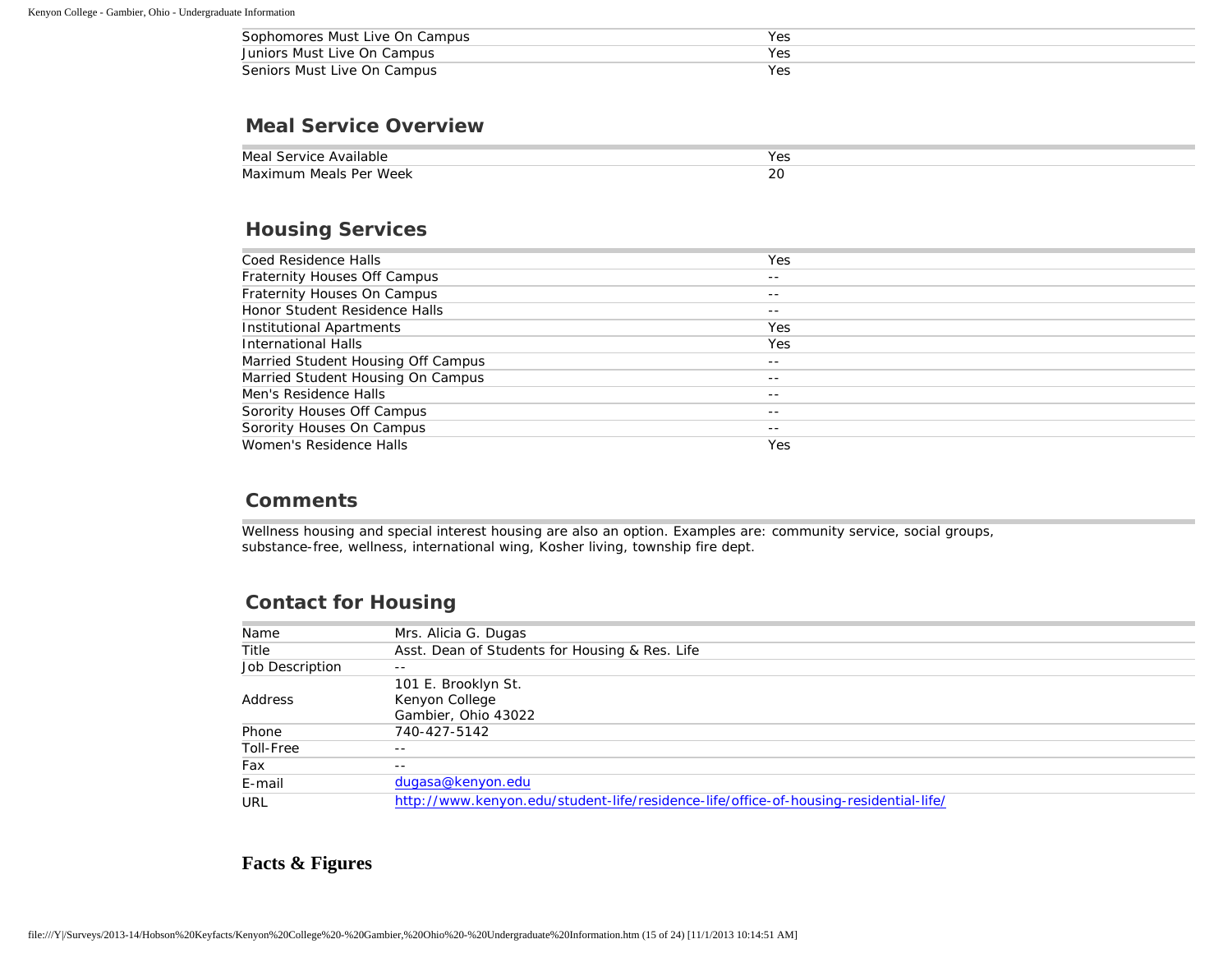#### **School Overview**

| Type                      | Standard (4 year)                                                               |  |  |
|---------------------------|---------------------------------------------------------------------------------|--|--|
| Level                     | Four Year School                                                                |  |  |
| Control                   | Private nonprofit                                                               |  |  |
| Academic Calendar         | Semester                                                                        |  |  |
| Coed Status               | 47% Men, 53% Women                                                              |  |  |
| Year Founded              | 1824                                                                            |  |  |
| Religious Affiliation     | None                                                                            |  |  |
| Carnegie Classification   | Baccalaureate Colleges - Arts and Sciences (at least half of degrees in Art and |  |  |
|                           | Sciences)                                                                       |  |  |
| <b>Historically Black</b> | $- -$                                                                           |  |  |
| Tribal                    | $- -$                                                                           |  |  |
| Accredited                | <b>Yes</b>                                                                      |  |  |
|                           | . North Central Association of Colleges and Schools, The Higher Learning        |  |  |
| Accreditors               | Commission                                                                      |  |  |

#### **Campus Overview**

| Campus Size                                                                             | Small                                        |
|-----------------------------------------------------------------------------------------|----------------------------------------------|
| <b>Campus Setting</b>                                                                   | Located in a rural area 15 miles from a town |
| City/Town Size                                                                          | Rural, 5 to 25 miles from urban area         |
| Nearest Major City (Miles to Nearest Major City) (Population) Columbus (50) (1,500,000) |                                              |
| Campus Served by Public Transportation                                                  | $ -$                                         |
| Closest Major Airport (Miles to Airport)                                                | Columbus (50)                                |
| Closest Regional Airport (Miles to Airport)                                             | Columbus International Airport (50)          |

## **Student Body Make-up**

| School Size                              | $- -$       |
|------------------------------------------|-------------|
| Undergraduate Students                   | 1.657       |
| <b>Graduate Students</b>                 |             |
| Full-time Students vs Part-time Students | 99% vs 1%   |
| Percent Out-of-state                     | 85%         |
| Number of International Students         | 53          |
| Average Typical Undergraduate Credits    | 32          |
| Primary language of Instruction          | English     |
| Enrollment Concentration                 | Traditional |

## **Student Body Diversity**

| Percent English Speaking    | 100%  |
|-----------------------------|-------|
| Percent French Speaking     | $- -$ |
| Percent Spanish Speaking    | $- -$ |
| Caucasian Population        | 77%   |
| African American Population | 3%    |
| <b>Asian Population</b>     | 7%    |
| <b>Hispanic Population</b>  | 6%    |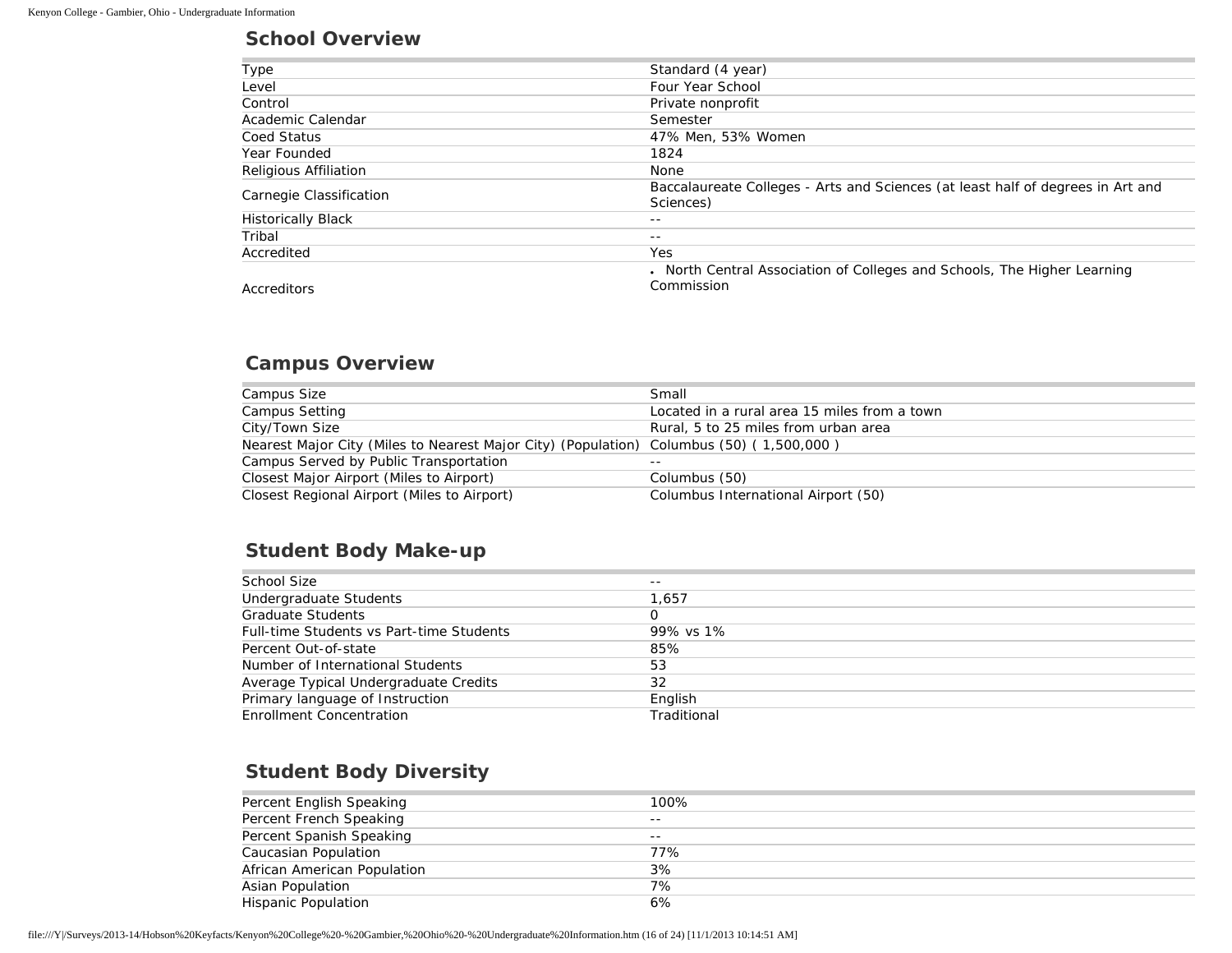| Native American Population         | 1%    |
|------------------------------------|-------|
| Native/Pacific Islander Population | $- -$ |
| Two or More Race Population        | $1\%$ |
| International Student Population   | 4%    |
| Unknown Race Population            | 2%    |

#### **Retention Rate**

| Full-<br>. IN≙r               | $\overline{ }$ |
|-------------------------------|----------------|
| Part<br>.tirv<br>$\sim$ TI IC | $- -$          |

#### **Graduation Rate**

| Men                          | 87%           |
|------------------------------|---------------|
| Women                        | 92%           |
| Bachelors within 4 Years     | 87%           |
| Bachelors within 5 Years     | 89%           |
| Bachelors within 6 Years     | 90%           |
| Caucasian                    | 90% (335/371) |
| African American             | 95% (21/22)   |
| Hispanic                     | 67% (6/9)     |
| Asian/Pacific Islander       | 79% (19/24)   |
| Native American              | 100% (2/2)    |
| Race Unknown                 | 80% (8/10)    |
| <b>International Student</b> | 95% (21/22)   |

# **Faculty Information**

| Total Number of Professors           | 64  |
|--------------------------------------|-----|
| Total Number of Associate Professors | 55  |
| Total Number of Assistant Professors | 41  |
| <b>Total Male Faculty</b>            | 94  |
| <b>Total Female Faculty</b>          | 67  |
| Faculty with Terminal Degree         | 160 |
| Faculty with Bachelors Degree        |     |
| Faculty with Masters Degree          |     |
|                                      |     |

## **State Representation**

| Students enrolled from the following states: |  |  |
|----------------------------------------------|--|--|
| Alabama                                      |  |  |
| Alaska                                       |  |  |
| Arizona                                      |  |  |
| Arkansas                                     |  |  |
| California                                   |  |  |
| Colorado                                     |  |  |
| Connecticut                                  |  |  |
| Delaware                                     |  |  |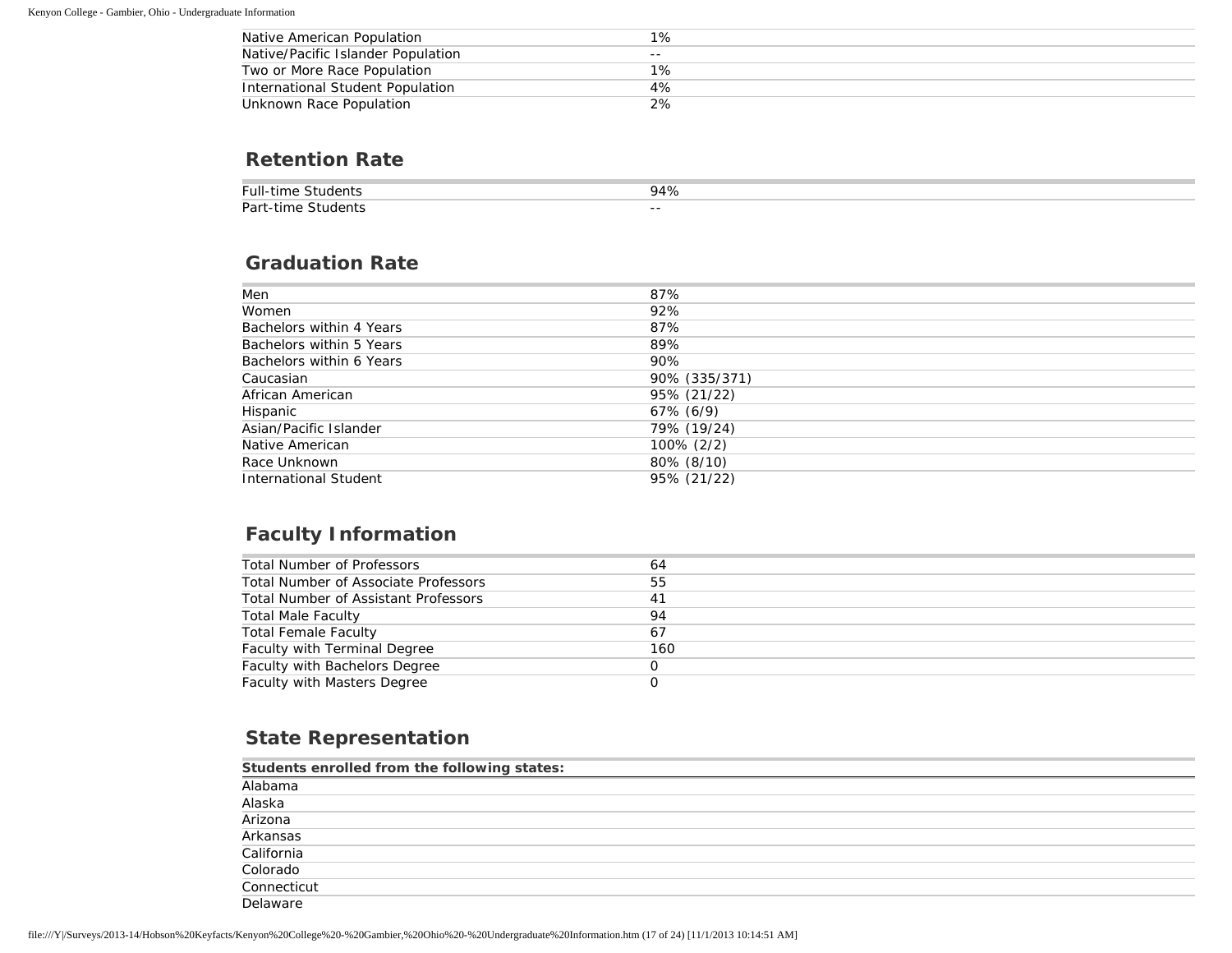| District Of Columbia |
|----------------------|
| Florida              |
| Georgia              |
| Hawaii               |
| Idaho                |
| <b>Illinois</b>      |
| Indiana              |
| Iowa                 |
| Kansas               |
| Kentucky             |
| Louisiana            |
| Maine                |
| Maryland             |
| Massachusetts        |
| Michigan             |
| Minnesota            |
| Mississippi          |
| Missouri             |
| Montana              |
| Nebraska             |
| Nevada               |
| New Hampshire        |
| New Jersey           |
| <b>New Mexico</b>    |
| <b>New York</b>      |
| North Carolina       |
| North Dakota         |
| Ohio                 |
| Oklahoma             |
| Oregon               |
| Pennsylvania         |
| Puerto Rico          |
| Rhode Island         |
| South Carolina       |
| South Dakota         |
| Tennessee            |
| Texas                |
| Utah                 |
| Vermont              |
| Virginia             |
| Washington           |
| West Virginia        |
| Wisconsin            |
| Wyoming              |

# **Country Representation**

| Students enrolled from the following countries: |  |
|-------------------------------------------------|--|
| Albania                                         |  |
| Bangladesh                                      |  |
| Bhutan                                          |  |
| <b>Botswana</b>                                 |  |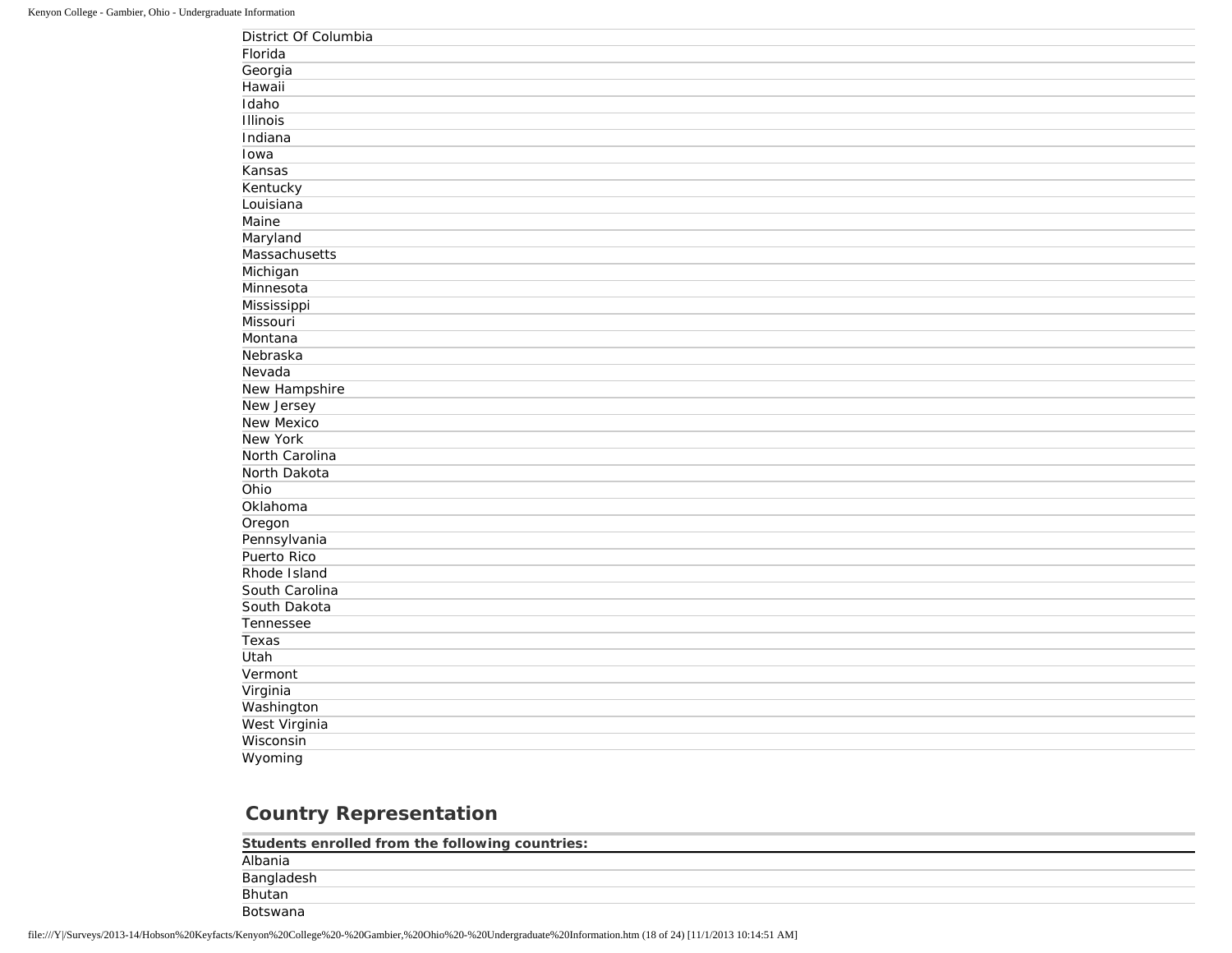| Bulgaria                                   |
|--------------------------------------------|
| Canada                                     |
| Chile                                      |
| China                                      |
| Colombia                                   |
| Estonia                                    |
| Finland                                    |
| France                                     |
| Georgia                                    |
| Germany                                    |
| <b>Honduras</b>                            |
| Hong Kong                                  |
| India                                      |
| Japan                                      |
| Kenya                                      |
| Macedonia, The Former Yugoslav Republic Of |
| Malaysia                                   |
| Mexico                                     |
| Mongolia                                   |
| Myanmar                                    |
| Nepal                                      |
| New Zealand                                |
| Nigeria                                    |
| Norway                                     |
| Pakistan                                   |
| Palestinian Territory, Occupied            |
| Peru                                       |
| Serbia                                     |
| Sri Lanka                                  |
| Swaziland                                  |
| Sweden                                     |
| Ukraine                                    |
| Venezuela                                  |
| Vietnam                                    |
| Zambia                                     |
| Zimbabwe                                   |

#### **General Comments**

Kenyon is known as one of the 25 "New Ivies" and "Hot Colleges" (Kaplan/Newsweek), a "hidden gem" (The New York Times), and "The World's Most Beautiful College" (Forbes.com). If you saw Shaka Smart lead VCU to the Final Four, watched Ted (Josh Radnor) in "How I Met Your Mother," read Seabiscuit, Unbroken, Ragtime, or The March, follow Calvin and Hobbes or Zits, tuned in to John Green, consumed Newman's Own salad dressing, memorized the names of U.S. Presidents and Supreme Court Chief Justices, or have read The Kenyon Review, then you know Kenyon. Known as the college for aspiring writers, we are also among the nation's leaders for pursuing PhDs in the sciences, winning Fulbright Fellowships and going into the Peace Corps and Teach for America. Kenyon students find academic excellence and intellectual rigor in an atmosphere of collaboration on a stunning residential campus--a global village with 84% out-ofstate enrollment boasting students from 49 states and more than 40 countries.

#### **Main Address**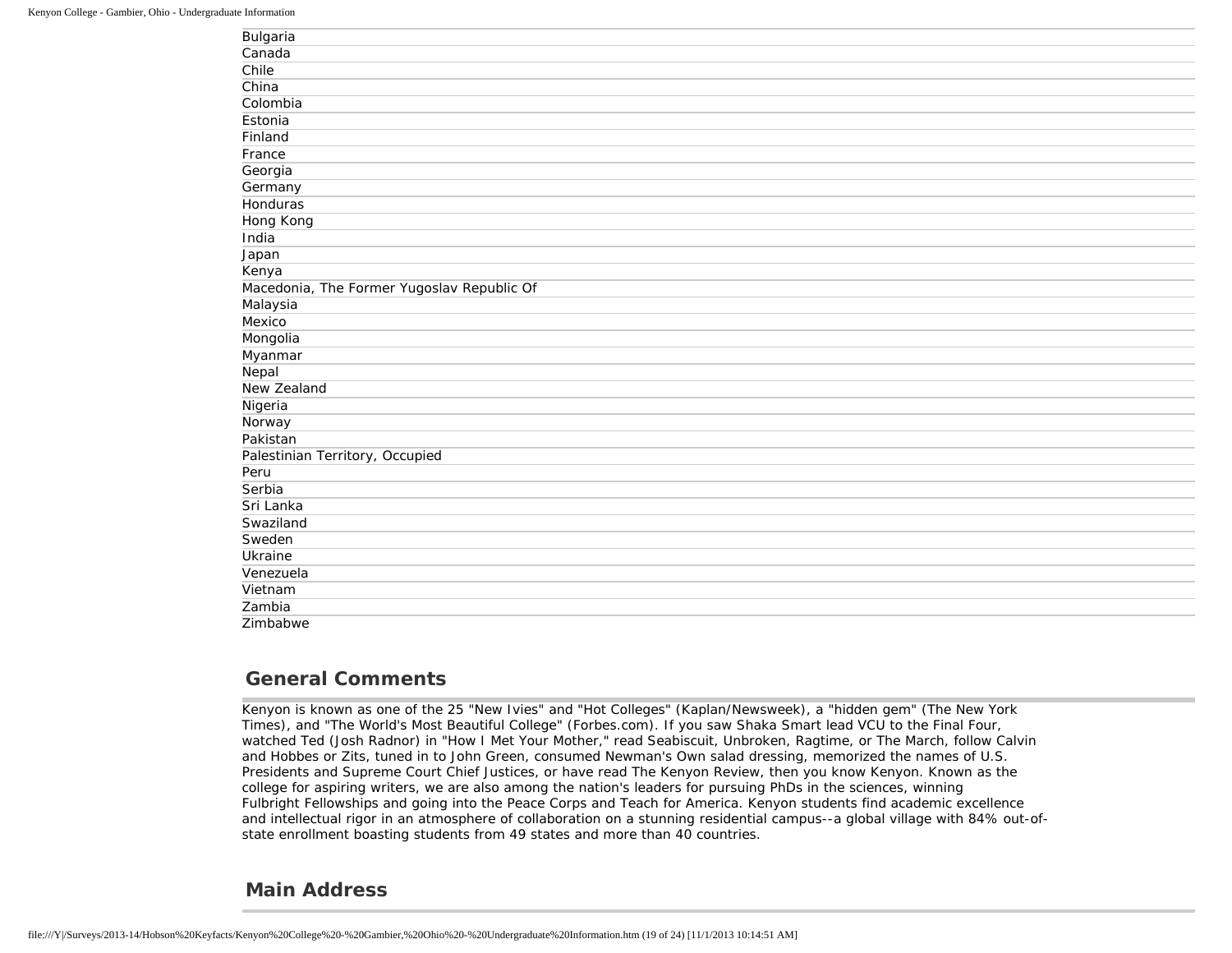|           | 106 College Park St.   |  |
|-----------|------------------------|--|
| Address   | Ransom Hall            |  |
|           | Gambier, Ohio 43022    |  |
| Phone     | $(740)427 - 5000$      |  |
| Toll-Free | (800) 848-2468         |  |
| Fax       | $(740)427 - 5770$      |  |
| E-mail    | admissions@kenyon.edu  |  |
| URL       | http://www.kenyon.edu/ |  |

## **Resources & Services**

#### **Computing Policies**

| Computer<br>Reauired                       | $- -$ |
|--------------------------------------------|-------|
| Offered:<br>Computer<br>Plan<br>: Purchase | $- -$ |
| Proforrod<br>Computer Type:                | $- -$ |

## **Computers by Location**

|                              | DC    | Mac   |
|------------------------------|-------|-------|
| Computer Centers             | 50    |       |
| Department Labs              | 123   | 30    |
| Library                      | 50    | າາ    |
|                              |       |       |
| Student Centers<br>Residence |       |       |
| Other                        | $- -$ | $- -$ |

#### **Internet Access**

| Central Campus Locations | Yes   |
|--------------------------|-------|
| Library                  | Yes   |
| Residence Halls          | Yes   |
| Wireless                 | Yes   |
| None                     | $- -$ |

#### **Computing Comments**

Wireless access is available throughout the campus.

#### **Learning Disabilities**

| Program Name                 | Disability Services |
|------------------------------|---------------------|
| Number of Students           |                     |
| <b>Applications Received</b> |                     |
| <b>Applications Accepted</b> |                     |
| Program Cost                 | $- -$               |

file:///Y|/Surveys/2013-14/Hobson%20Keyfacts/Kenyon%20College%20-%20Gambier,%20Ohio%20-%20Undergraduate%20Information.htm (20 of 24) [11/1/2013 10:14:51 AM]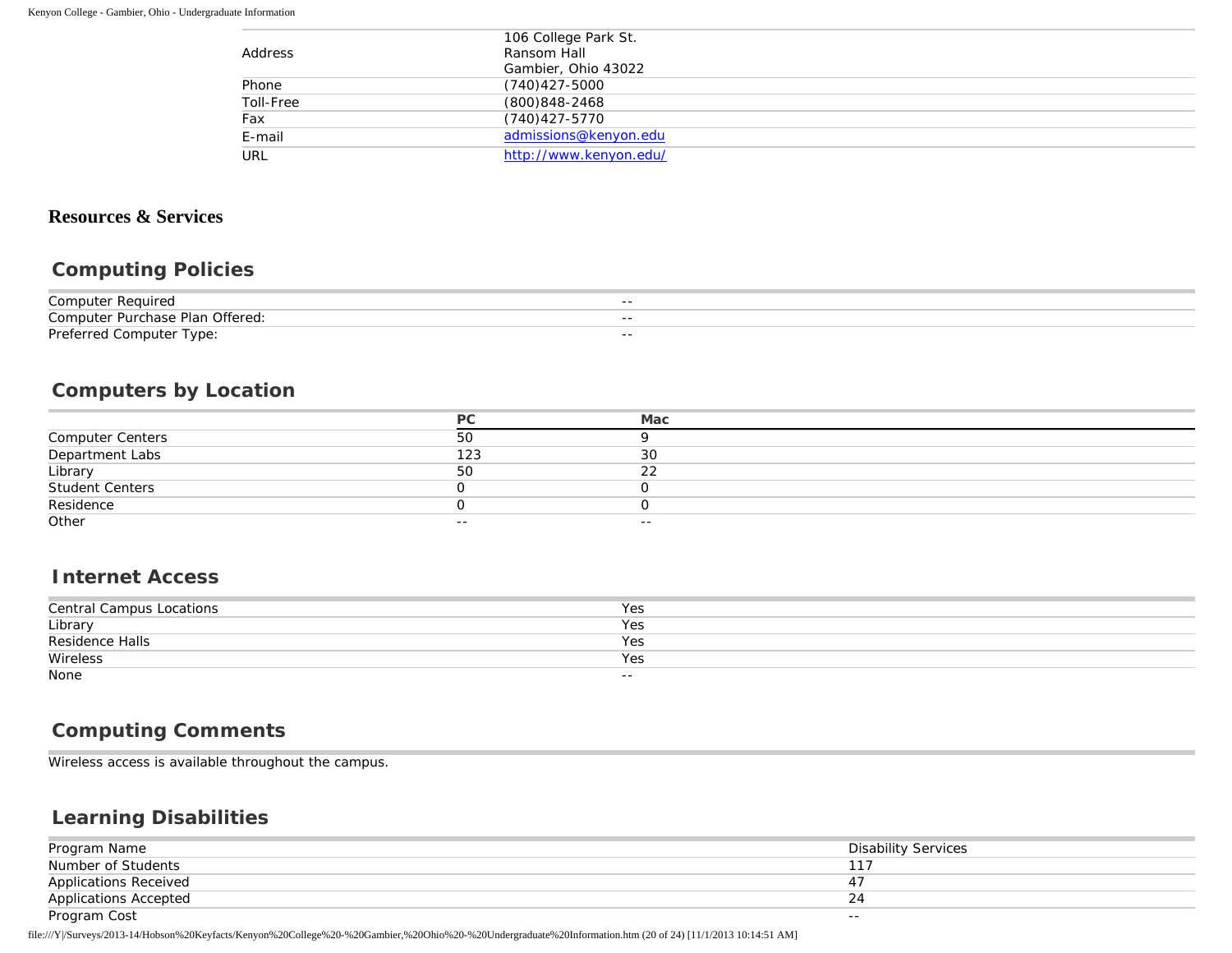Kenyon College - Gambier, Ohio - Undergraduate Information

| How Are Professors Notified?              | via email |
|-------------------------------------------|-----------|
| Special Application Required              | $- -$     |
| Essay Reguired                            | Yes       |
| Accepts Special Education H.S. Coursework | $- -$     |
| Program Acceptance = School Acceptance    | $- -$     |

## **Learning Disabilities Services**

| Accommodations for Students with ADHD | Yes   |
|---------------------------------------|-------|
| Book on Tape for RFBD                 | Yes   |
| Calculators Allowed in Exams          | Yes   |
| Computers Allowed in Exams            | Yes   |
| Dictionary Allowed in Exams           | Yes   |
| LD Specialists                        | $- -$ |
| Learning Center                       | $- -$ |
| Peer Tutors                           | Yes   |
| <b>Professional Tutors</b>            | Yes   |
| Reading Machine                       | Yes   |
| Spellchecker Allowed in Exam          | Yes   |
| Tape Recording in Class               | Yes   |
| Taping of Books not from RFBD         | Yes   |

#### **ROTC Services**

| ROTC Army                         | $- -$ |
|-----------------------------------|-------|
|                                   |       |
|                                   |       |
| <b>ROTC Navy</b>                  | $- -$ |
|                                   |       |
| <b>ROTC Air Force</b>             | $- -$ |
|                                   |       |
| Serviceperson Opportunity College | $- -$ |

#### **Study Abroad Services**

| Study Abroad Credit              | Yes   |
|----------------------------------|-------|
| Study Abroad Non-credit          | $- -$ |
| Graduate Study Abroad Credit     | $- -$ |
| Graduate Study Abroad Non-credit | $- -$ |

#### **Career Services**

| Academic/Career Counseling | Yes   |
|----------------------------|-------|
| Internships with Pay       | $- -$ |
| Internships without Pay    | Yes   |
| Job Placement              | Yes   |
| Student Employment         | Yes   |

## **Additional Services**

Assistance for Hearing Impaired Yes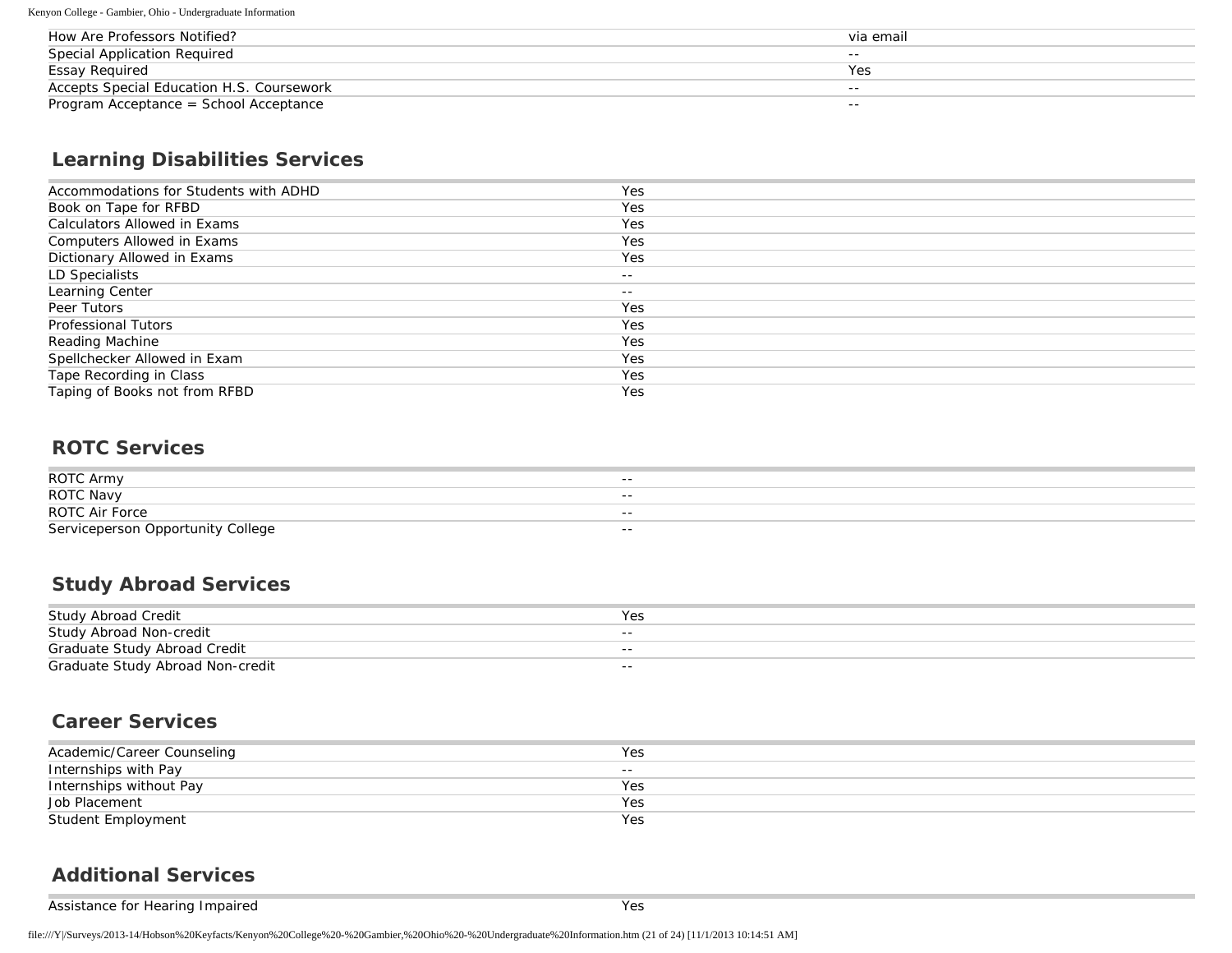Kenyon College - Gambier, Ohio - Undergraduate Information

| Assistance for Mobility Impaired | Yes   |
|----------------------------------|-------|
| Assistance for Visually Impaired | Yes   |
| Day Care Services                | $- -$ |
| ESL (English as Second Language) | $- -$ |
| <b>Health Services Available</b> | Yes   |
| Library Facilities               | Yes   |
| <b>Remedial Services</b>         | $- -$ |
| Veteran Services                 | $- -$ |

#### **Special Services Comments**

117 students participated in disability services although only 47 officially applied on their application to Kenyon.

#### **Disability Services Contact**

| Name            | Mrs. Erin Salva                                                                           |
|-----------------|-------------------------------------------------------------------------------------------|
| Title           | Coordinator of Disability Services                                                        |
| Job Description | $- -$                                                                                     |
|                 | 103 College Drive                                                                         |
| Address         | Kenyon College                                                                            |
|                 | Gambier, Ohio 43022                                                                       |
| Phone           | 740-427-5453                                                                              |
| Toll-Free       | $- -$                                                                                     |
| Fax             | $- -$                                                                                     |
| E-mail          | salvae@kenyon.edu                                                                         |
| URL             | http://www.kenyon.edu/directories/offices-services/academic-advising/disability-services/ |

#### **Special Services Contact**

| Name            | Mrs. Erin Salva                                                                           |
|-----------------|-------------------------------------------------------------------------------------------|
| Title           | Coordinator of Disability Services                                                        |
| Job Description | $- -$                                                                                     |
|                 | 103 College Drive                                                                         |
| Address         | Kenyon College                                                                            |
|                 | Gambier, Ohio 43022                                                                       |
| Phone           | 740-427-5453                                                                              |
| Toll-Free       | $- -$                                                                                     |
| Fax             | $- -$                                                                                     |
| E-mail          | salvae@kenyon.edu                                                                         |
| URL             | http://www.kenyon.edu/directories/offices-services/academic-advising/disability-services/ |

#### **School Contacts**

#### **Chief Administrator**

| . .<br>Name | $\sim$<br>Decatur<br><b>IVI</b><br>י וו <i>ס</i> טע. |
|-------------|------------------------------------------------------|
| Title       | $1 \cap r$                                           |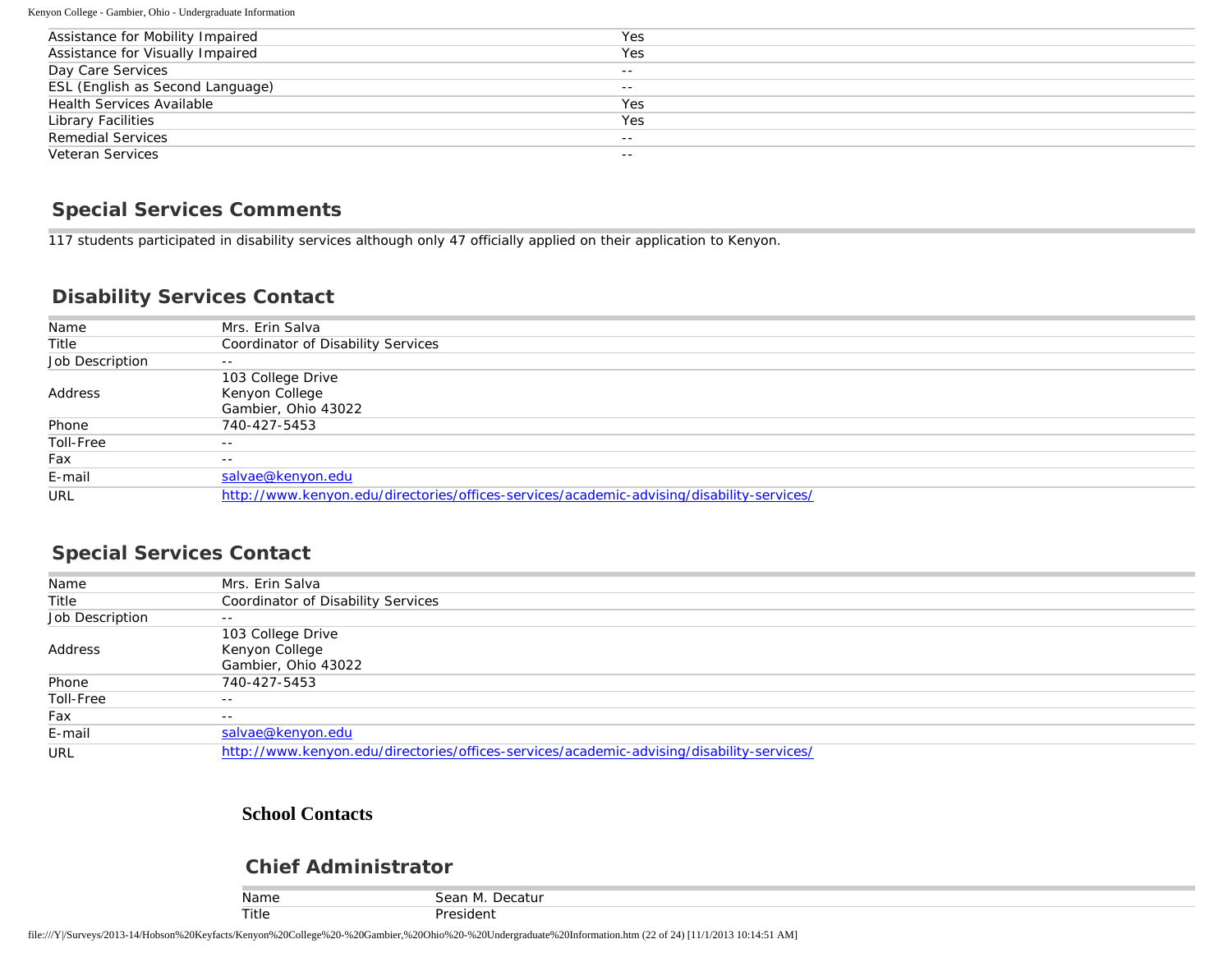| Job Description | $- -$                                                       |
|-----------------|-------------------------------------------------------------|
| Address         | Ohio                                                        |
| Phone           | $- -$                                                       |
| Toll-Free       | $- -$                                                       |
| Fax             | $- -$                                                       |
| E-mail          | decatur@kenyon.edu                                          |
| URL             | http://www.kenyon.edu/about-kenyon/office-of-the-president/ |

#### **Admissions Contact**

| Name            | Jennifer Delahunty                    |
|-----------------|---------------------------------------|
| Title           | Dean of Admissions & Financial Aid    |
| Job Description | $- -$                                 |
|                 | 106 College-Park St.                  |
| Address         | Ransom Hall                           |
|                 | Gambier, Ohio 43022                   |
| Phone           | 740-427-5776                          |
| Toll-Free       | 800-848-2468                          |
| Fax             | 740-427-5552                          |
| E-mail          | admissions@kenyon.edu                 |
| URL             | http://www.kenyon.edu/admissions-aid/ |

#### **Financial Aid Contact**

| Name            | Craig Daugherty                                     |
|-----------------|-----------------------------------------------------|
| Title           | Director of Financial Aid                           |
| Job Description | $- -$                                               |
|                 | 106 College-Park St.                                |
| Address         | Ransom/Stephens Hall                                |
|                 | Gambier, Ohio 43022                                 |
| Phone           | $(740)427 - 5430$                                   |
| Toll-Free       | (800)848-2468                                       |
| Fax             | $(740)427 - 5240$                                   |
| E-mail          | finaid@kenyon.edu                                   |
| URL             | http://www.kenyon.edu/admissions-aid/financial-aid/ |

## **Housing Contact**

| Name            | Mrs. Alicia G. Dugas                           |
|-----------------|------------------------------------------------|
| Title           | Asst. Dean of Students for Housing & Res. Life |
| Job Description | $- -$                                          |
|                 | 101 E. Brooklyn St.                            |
| Address         | Kenyon College                                 |
|                 | Gambier, Ohio 43022                            |
| Phone           | 740-427-5142                                   |
| Toll-Free       | $- -$                                          |
| Fax             | $- -$                                          |
| E-mail          | dugasa@kenyon.edu                              |